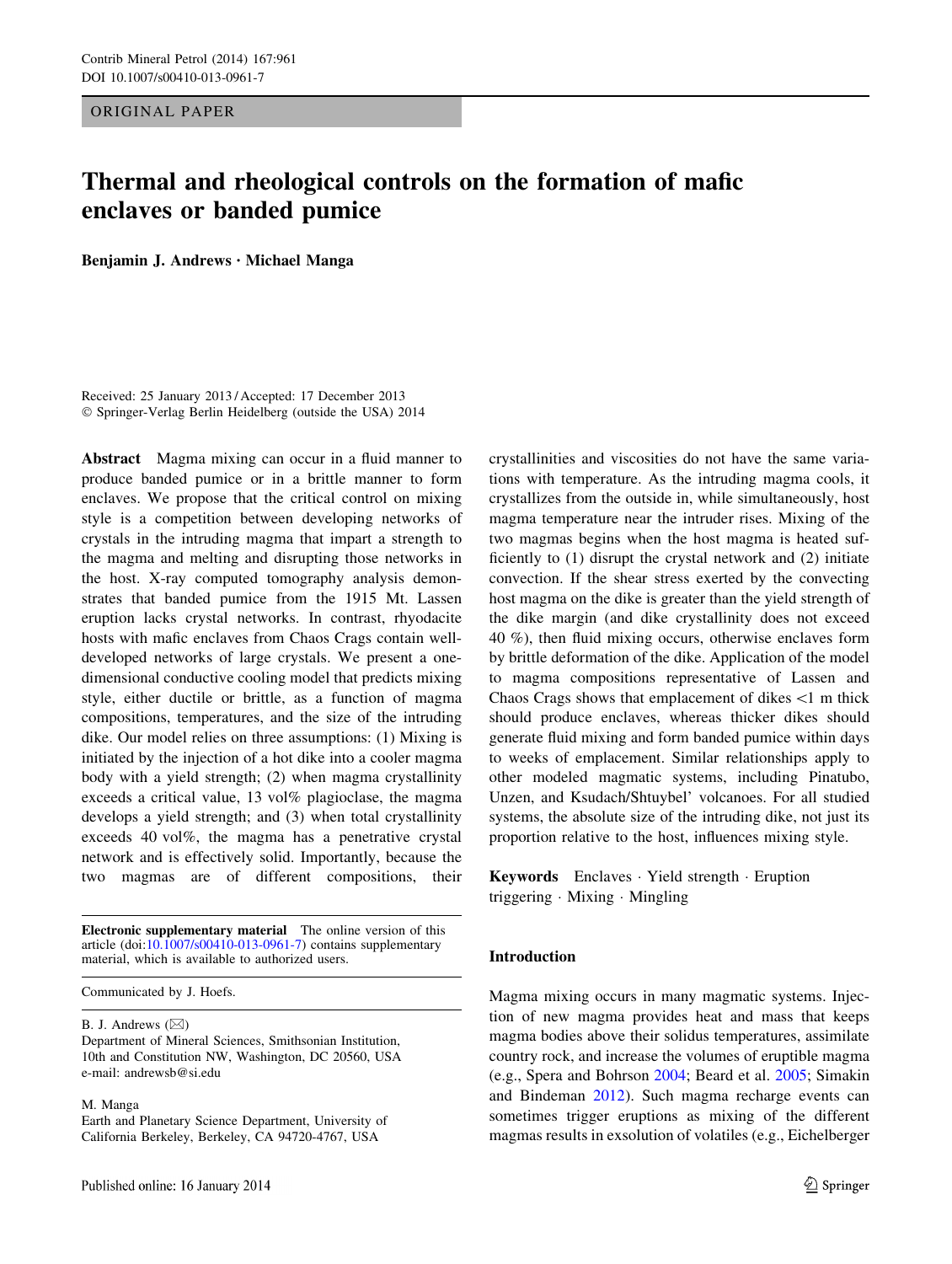[1980\)](#page-14-0), overturning of the magmas (e.g., Ruprecht et al. [2008\)](#page-15-0), and the generation of overpressures within the chamber (e.g., Sparks et al. [1977](#page-15-0); Folch and Marti [1998](#page-14-0)). There are several outstanding issues regarding magma mixing processes, including the controls on mixing style and the timescales of mixing. Knowledge of how mixing occurs is required for interpreting petrologic and seismic evidence of magma recharge and understanding why only some mixing events initiate eruption. In this paper, we will use the term mixing to describe both the physical mingling and chemical mixing or hybridization of two magmas.

Magma mixing is recorded from the microscale in geochemically zoned crystals (Clynne [1999](#page-14-0); Tepley et al. [1999,](#page-15-0) [2000;](#page-15-0) Coombs et al. [2003;](#page-14-0) Browne et al. [2006](#page-13-0); Davidson et al. [2007](#page-14-0); Ruprecht and Woerner [2007](#page-15-0); Andrews et al. [2008\)](#page-13-0) to the magma-chamber scale in plutons and batholiths (e.g., Chappell [1996](#page-13-0); Wiebe et al. [1997](#page-15-0)). At centimeter to meter scales, mixing style is recorded in volcanic rocks by enclaves and banded pumice (e.g., Eichelberger [1980](#page-14-0); Vernon [1984](#page-15-0); Koyaguchi [1985](#page-14-0); Bacon [1986;](#page-13-0) Freundt and Tait [1986](#page-14-0); Koyaguchi [1986](#page-14-0); Campbell and Turner [1989](#page-13-0); Clynne [1999;](#page-14-0) Coombs et al. [2003](#page-14-0); Browne et al. [2006](#page-13-0); Waythomas et al. [2010;](#page-15-0) Sylvester [2011\)](#page-15-0). Enclaves are discrete inclusions of one magma hosted within another magma (Fig. [1](#page-2-0)); enclaves sometimes have quenched margins and vesiculated cores suggesting rapid cooling of enclave exteriors and comparatively slower cooling of the interiors permitting crystallization and exsolution of volatile species (e.g., Eichelberger [1980](#page-14-0); Browne et al. [2006](#page-13-0)). Enclaves can contain crystals from the host magma, and isolated crystals and crystal clots from enclaves often occur within the host, indicating that at least some mass exchange can occur between the two magmas; this suggests that some enclaves form after liquid–liquid mingling of the two magmas and that other enclaves may disaggregate (e.g., Ruprecht et al. [2012\)](#page-15-0). Banded pumice comprises intimate physical and chemical mixtures of two magma compositions (Fig. [1](#page-2-0)). Although the end-member compositions may be present as discrete bands, bands of hybrid composition are also present (e.g., Clynne [1999\)](#page-14-0). Isotopically zoned crystals and different crystal populations provide a record of magma mixing events after magmas have homogenized, and enclaves or banding is no longer present (Tepley et al. [1999](#page-15-0), [2000](#page-15-0); Andrews et al. [2008;](#page-13-0) Ruprecht et al. [2012](#page-15-0)); given sufficient time, enclaves can disaggregate and bands stretch enough that macroscopic evidence of mixing vanishes. Such crystals are ubiquitous in many magmatic systems and suggest that mixing events occur at least as frequently as eruptions (Gardner et al. [1995](#page-14-0); Andrews et al. [2008](#page-13-0)), but homogenization of the system can efficiently remove macroscopic textural evidence of mixing (enclaves or banded pumice) before eruption (Browne et al. [2006](#page-13-0)). Angular enclaves and banded pumice record fundamentally different mixing

processes, fracture versus ductile deformation of the intruding magma, that reflect different magmatic conditions and different rates of heat and mass transfer.

Studies of magma mixing have long recognized that mixing textures and compositional zoning result from the interaction between two magmas with different temperatures, compositions, densities, viscosities, and solidii (e.g., Eichelberger [1980](#page-14-0); Koyaguchi [1985;](#page-14-0) Bacon [1986;](#page-13-0) Campbell and Turner [1986](#page-13-0); Koyaguchi [1986](#page-14-0); Campbell and Turner [1989;](#page-13-0) Koyaguchi and Blake [1989;](#page-14-0) Jellinek et al. [1999](#page-14-0); Blake and Fink [2000;](#page-13-0) Snyder [2000](#page-15-0); Coombs et al. [2003](#page-14-0); Humphreys et al. [2006;](#page-14-0) Martin et al. [2006](#page-14-0)). Injection of one magma into another, thermal and compositional contrasts of the magmas, and buoyancy forces can drive mixing between the two magmas (Eichelberger [1980;](#page-14-0) Freundt and Tait [1986;](#page-14-0) Clynne [1999](#page-14-0); Blake and Fink [2000](#page-13-0); Snyder [2000](#page-15-0); Coombs et al. [2003;](#page-14-0) Ruprecht et al. [2008](#page-15-0)). Viscosity contrasts and solidification inhibit mixing (Campbell and Turner [1986;](#page-13-0) Blake and Fink [2000](#page-13-0); Martin et al. [2006;](#page-14-0) Hodge and Jellinek [2012;](#page-14-0) Hodge et al. [2012a,](#page-14-0) [b](#page-14-0)). Importantly, as the temperatures and compositions of the two magmas are often different, their physical properties can evolve along very different paths and their relative viscosities and crystallinities can reverse (Fig. [2](#page-2-0)). For example, during mixing of a hot basalt and a cool dacite, the basalt viscosity is initially lower than that of the dacite, but the magmas' viscosities converge as the basalt crystallizes and transfers heat to the dacite, and eventually the dacite viscosity becomes more than two orders of magnitude less than that of the (effectively solid) basalt. As a consequence, large volume fractions of mafic magma ( $\sim$  50 %) may be required to generate convection and efficient mixing before solidification of the intruder (Sparks and Marshall [1986](#page-15-0)).

Most models of mixing consider injection of one fluid magma into another (e.g., Turner and Campbell [1986](#page-15-0); Freundt and Tait [1986;](#page-14-0) Campbell and Turner [1989;](#page-13-0) Clynne [1999](#page-14-0)). In those models, injection of a typically hotter, mafic magma into a cooler, silicic host results in the formation of either enclaves or banding depending on magma properties and injection conditions. In general, for low injection rates, because the mafic intruder is denser than the host, the intruder is assumed to pool at the base of the silicic magma body (Pallister et al. [1996;](#page-14-0) Clynne [1999](#page-14-0); Snyder [2000](#page-15-0); Coombs et al. [2003](#page-14-0)). As the intruder crystallizes, it can become volatile saturated, resulting in vesiculation and a decrease in density (Eichelberger [1980](#page-14-0); Turner and Campbell [1986](#page-15-0); Clynne [1999](#page-14-0); Pallister et al. [1996](#page-14-0); Coombs et al. [2003](#page-14-0); Ruprecht et al. [2008\)](#page-15-0). This reduction in density can lead to buoyant rise of magma blobs that become enclaves (e.g., Eichelberger [1980](#page-14-0); Sparks and Marshall [1986;](#page-15-0) Pallister et al. [1996;](#page-14-0) Clynne [1999](#page-14-0); Snyder [2000](#page-15-0); Coombs et al. [2003\)](#page-14-0). Under similar conditions, heating of the host magma by the intruder can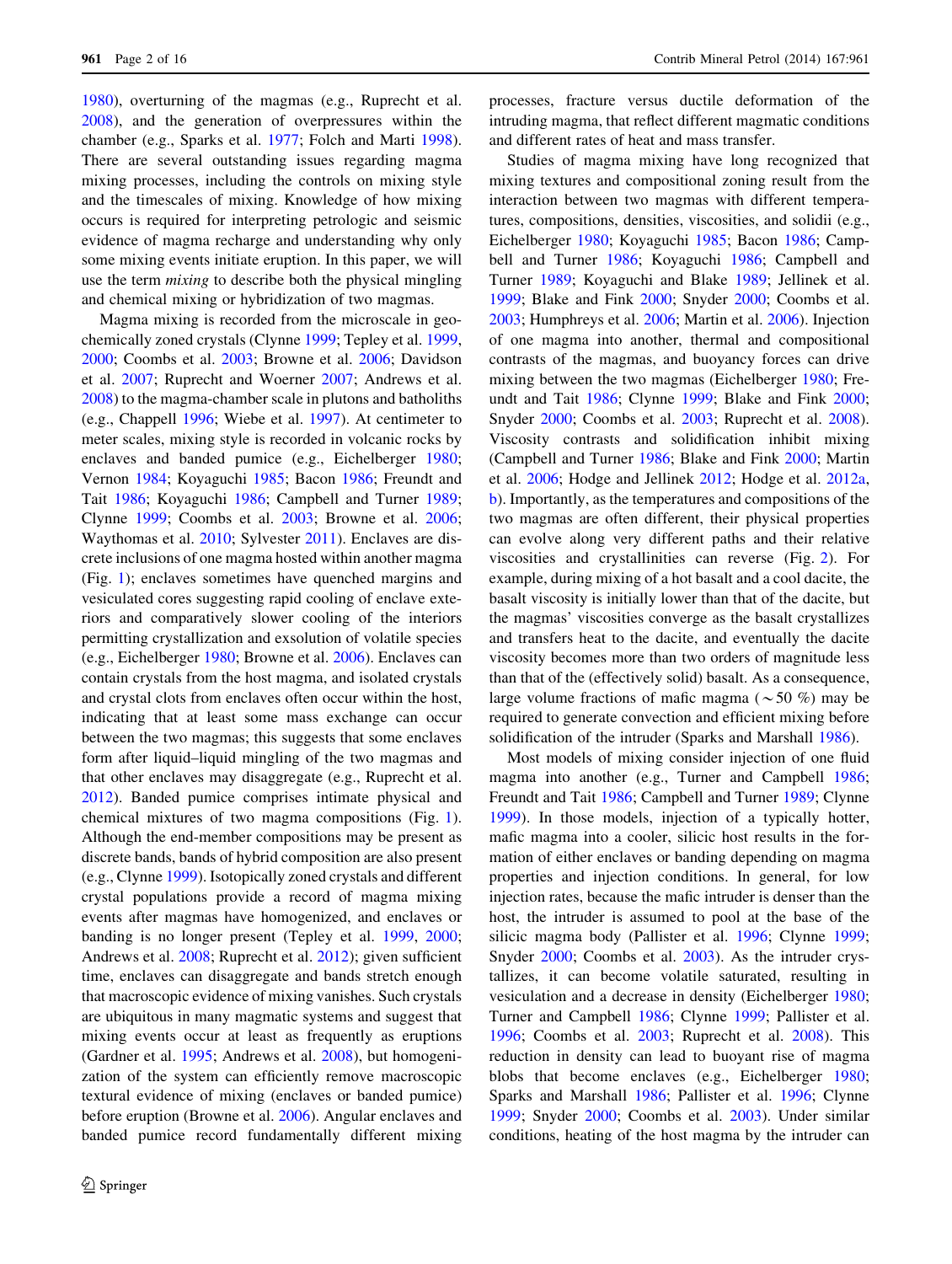<span id="page-2-0"></span>

Fig. 1 Examples of magma mixing textures. a Mafic enclaves (*dark*) in rhyodacite host lava from Chaos Crags Dome C record brittle mixing of two magmas. Note US penny for scale next to largest enclave. b Banded pumice from Lassen Peak shows fluid mixing of andesite and dacite magmas shortly before eruption. Scale at the base



Fig. 2 Lassen Peak basaltic andesite and dacite physical properties as functions of temperature. At temperatures above 900 °C, the basaltic andesite has a lower viscosity than dacite. As temperature decreases and crystallinity increases, the yield strengths and viscosities of the two magmas increase at different rates such that at temperatures below  $\sim$  875 °C the basaltic andesite is effectively solid (viscosity  $>10^8$  Pa s and yield strength  $>300$  Pa) whereas the dacite can still fluidly deform. Phase assemblages are calculated using MELTS (Ghiorso and Sack [1995](#page-14-0); Asimow and Ghiorso [1998\)](#page-13-0). Viscosities are calculated using the method of Giordano et al. ([2008\)](#page-14-0) and the Einstein–Roscoe equation

promote convection of the host and rising plumes of the host magma can viscously couple with and draw up fingers of the intruded magma (Blake and Ivey [1986;](#page-13-0) Turner and Campbell [1986](#page-15-0); Freundt and Tait [1986;](#page-14-0) Snyder [2000\)](#page-15-0). At higher injection rates, the intruding magma is assumed to form a turbulent fountain of droplets that either mix with

of photograph is in centimeter. c Back-scattered electron image of a complexly zoned plagioclase phenocryst from El Chichón Unit C that provides a record of changes in magmatic conditions, including multiple mixing events, throughout its crystallization history. Scale bar is 1 mm

the host magma to form a hybrid magma or quench and break apart to form enclaves (Campbell and Turner [1986](#page-13-0); Campbell and Turner [1989;](#page-13-0) Pallister et al. [1996](#page-14-0); Blake and Fink [2000;](#page-13-0) Clynne [1999](#page-14-0)). In some instances, exchange of mass in addition to heat can produce a hybrid magma at the host–intruder interface, and the convective rise of that hybrid into the host produces mingled magmas (Snyder and Tait [1996](#page-15-0); Clynne [1999\)](#page-14-0). It should be noted that some models assume that banding forms primarily in the magmatic conduit, rather than by convection in the magma body at depth (Freundt and Tait [1986;](#page-14-0) Clynne [1999\)](#page-14-0).

Some possibly important characteristics of magma rheology will also affect mixing and mingling. First, magmas are highly viscous fluids that often contain a high crystal fraction. Consequently, rather than behaving as Newtonian fluids, they almost certainly have yield strengths (e.g., Pinkerton and Stevenson [1992](#page-15-0); Philpotts et al. [1998;](#page-15-0) Hoover et al. [2001;](#page-14-0) Saar et al. [2001;](#page-15-0) Martin et al. [2006;](#page-14-0) Walsh and Saar [2008](#page-15-0); Huber et al. [2011\)](#page-14-0) and host magmas may behave as solids over short timescales. Second, if intruding mafic magmas are injected tens of meters into silicic hosts, then intrusions must occur as dikes intruding an effectively solid medium rather than fluid jets intruding another liquid (Collins et al. [2001;](#page-14-0) Hodge and Jellinek [2012;](#page-14-0) Hodge et al. [2012a,](#page-14-0) [b\)](#page-14-0). Third, magma injection velocities are almost certainly too low to promote fountaining, formation of droplets, or breakup of enclaves via vortex rings. We argue that the maximum Reynolds numbers of magma recharge events are of the order 10, and likely much lower; thus, there should be no turbulent breakup of the injecting magma.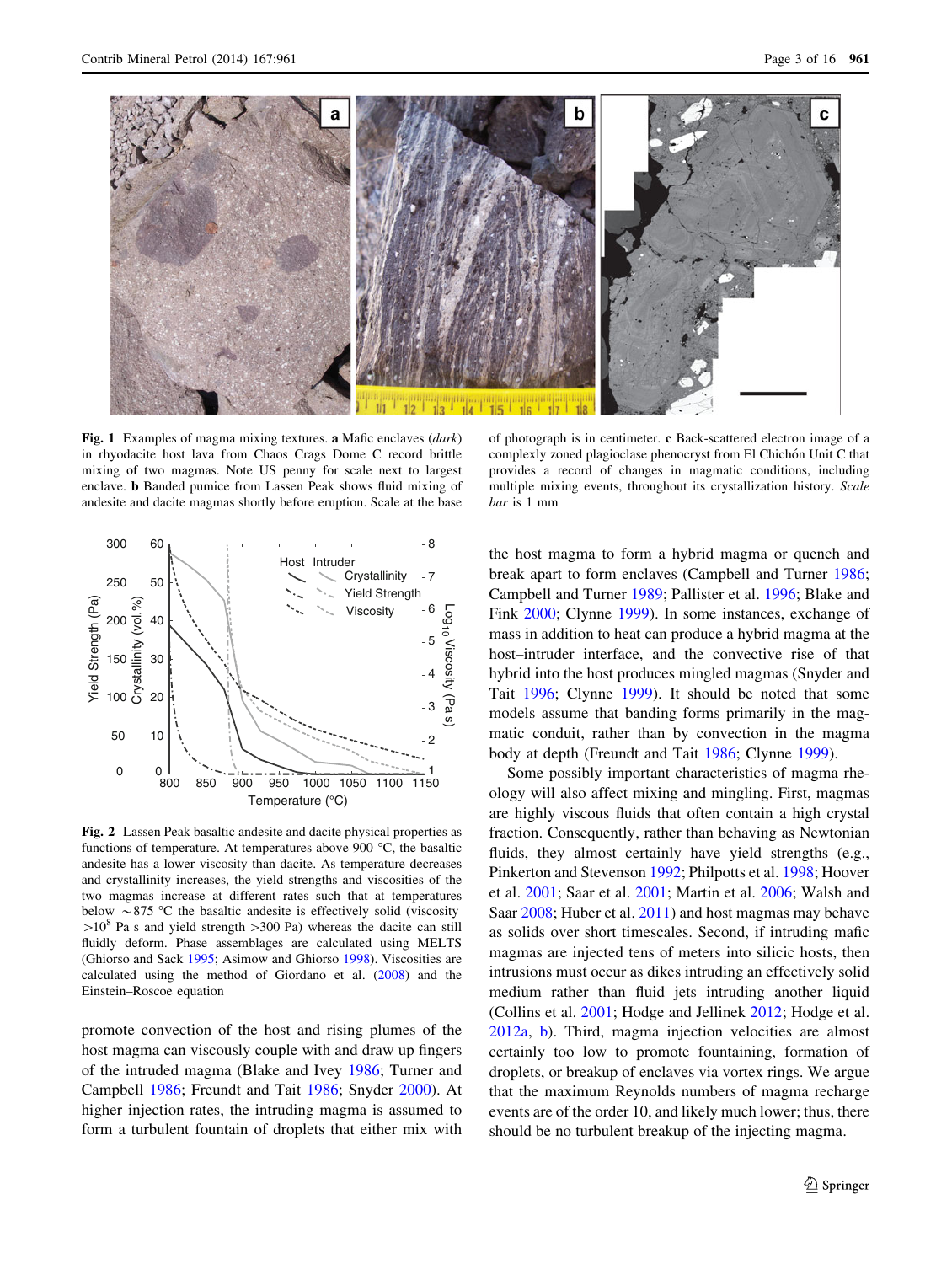<span id="page-3-0"></span>Table 1 Compositions used in model runs

|                    | SiO <sub>2</sub> | $Al_2O_3$ | TiO <sub>2</sub> | FeO  | Fe <sub>2</sub> O <sub>3</sub> | MnO  | MgO  | CaO   | $K_2O$ | Na <sub>2</sub> O | $P_2O_5$ | Total | Temp.       |
|--------------------|------------------|-----------|------------------|------|--------------------------------|------|------|-------|--------|-------------------|----------|-------|-------------|
| Lassen dacite      | 66.09            | 15.29     | 0.48             | 2.55 | 3.19                           | 0.06 | 1.81 | 3.87  | 2.57   | 3.94              | 0.14     | 100   | Unknown     |
| Lassen Bas-And     | 54.50            | 17.59     | 0.68             | 4.57 | 5.71                           | 0.10 | 4.56 | 7.28  | 1.25   | 3.62              | 0.15     | 100   | Unknown     |
| Unzen dacite       | 64.27            | 16.13     | 0.71             | 0.00 | 5.10                           | 0.10 | 2.47 | 4.69  | 2.54   | 3.81              | 0.17     | 100   | 790         |
| Unzen basalt       | 51.84            | 18.19     | 1.28             | 0.00 | 10.27                          | 0.18 | 4.62 | 9.43  | 1.22   | 2.79              | 0.17     | 100   | 1,030-1,130 |
| Shtuybel' dacite   | 64.10            | 15.51     | 0.72             | 4.10 | 2.71                           | 0.18 | 2.18 | 5.07  | 1.22   | 4.13              | 0.08     | 100   | Unknown     |
| Shtuybel' Rhyolite | 68.46            | 16.16     | 0.51             | 3.38 | 1.44                           | 0.16 | 1.10 | 2.74  | 1.48   | 4.50              | 0.07     | 100   | 890         |
| Shtuybel' Bas-And  | 53.27            | 17.18     | 0.86             | 0.00 | 10.44                          | 0.20 | 4.93 | 9.55  | 0.44   | 3.02              | 0.11     | 100   | Unknown     |
| Pinatubo dacite    | 65.00            | 16.00     | 0.65             | 0.00 | 4.59                           | 0.10 | 2.50 | 4.97  | 1.64   | 4.35              | 0.20     | 100   | 780         |
| Pinatubo basalt    | 50.46            | 14.69     | 0.90             | 0.00 | 9.31                           | 0.16 | 9.20 | 10.54 | 1.34   | 3.02              | 0.37     | 100   | 1.200       |

Compositions are normalized to 100 wt%

Iron compositions input as either FeO or both FeO and Fe<sub>2</sub>O<sub>3</sub> depending on how data were originally reported. Pre-eruptive storage temperatures are reported where known. Data are derived from Clynne [\(1999](#page-14-0)), Pallister et al. ([1996\)](#page-14-0), Venezky and Rutherford ([1999](#page-15-0)), Macias and Sheridan ([1995\)](#page-14-0), Izbekov et al. ([2003\)](#page-14-0), Andrews and Gardner [\(2010](#page-13-0)), and Rutherford and Devine [\(1996](#page-15-0))

In this paper, we consider the intrusion of comparatively hot, dense, and mafic magmas as dikes into cooler, more silicic magmas with yield strengths. We present textural analysis of banded pumice and enclave-bearing lavas from Mount Lassen and Chaos Crags, California. Those results suggest that formation of enclaves or banded pumice is determined by whether or not the intruder is effectively solid when convection begins in the host magma. If the intruder is solid, then host convection results in brittle deformation of the intruder and the formation of enclaves, whereas if the intruder is still liquid, then fluid deformation occurs in the chamber and conduit to form banded pumice. We use a numerical model for heat transfer to test that hypothesis and assess the importance of magma temperatures, compositions, and dike size on mixing style.

#### Sample selection and background

Four magmatic systems exhibiting a range in composition and mixing textures were selected for study. The Chaos Crags (California), Mount Pinatubo, and Mount Unzen magmas contain mafic enclaves, as do the early erupted lava flows from the 1915 Lassen Peak (California) eruption. The Lassen Peak and Shtuybel' Cone (Kamchatka) eruption deposits contain abundant banded pumice. Table 1 summarizes the temperatures and compositions of the intruding and host magmas. We analyzed threedimensional crystal networks in samples from Lassen Peak and Chaos Crags using X-ray computed tomography (XRCT); all systems were numerically modeled.

The Lassen Peak and Chaos Crags eruptions are ideal for this study as intrusions of basaltic andesite into dacite and rhyodacite hosts, respectively, produced very different mixing textures and styles of eruptions. Clynne ([1999\)](#page-14-0)



Fig. 3 Cumulative size distributions of enclaves from Chaos Crags Domes  $C$ ,  $D$ , and  $E$ 

showed that the 1915 Mount Lassen eruption was likely triggered by injection of basaltic andesite into a dacite reservoir. Eruption began with the emplacement of a glassy, black dacite dome and lava flow containing abundant andesite enclaves in mid-May 1915. After 2 days of quiescence, a subplinian explosive eruption on May 22, 1915, deposited banded white dacite and andesite pumice and then (unbanded) white dacite pumice. Plagioclase and amphibole phenocrysts in the rocks are commonly  $>5$  mm and up to 12 mm in length, respectively.

The magmas erupted at Chaos Crags,  $\sim$  4 km north of Lassen Peak, form a complex comprising six lava domes, A through F, erupted between 1125 and 1060 year B.P. (Clynne and Muffler [2010\)](#page-14-0). The domes are all crystal-rich rhyodacites, with phenocryst assemblages dominated by plagioclase crystals  $>3$  mm and hornblende crystals up to 5 mm in length. All of the studied domes, except B, contain abundant mafic enclaves, up to 20 vol%, ranging in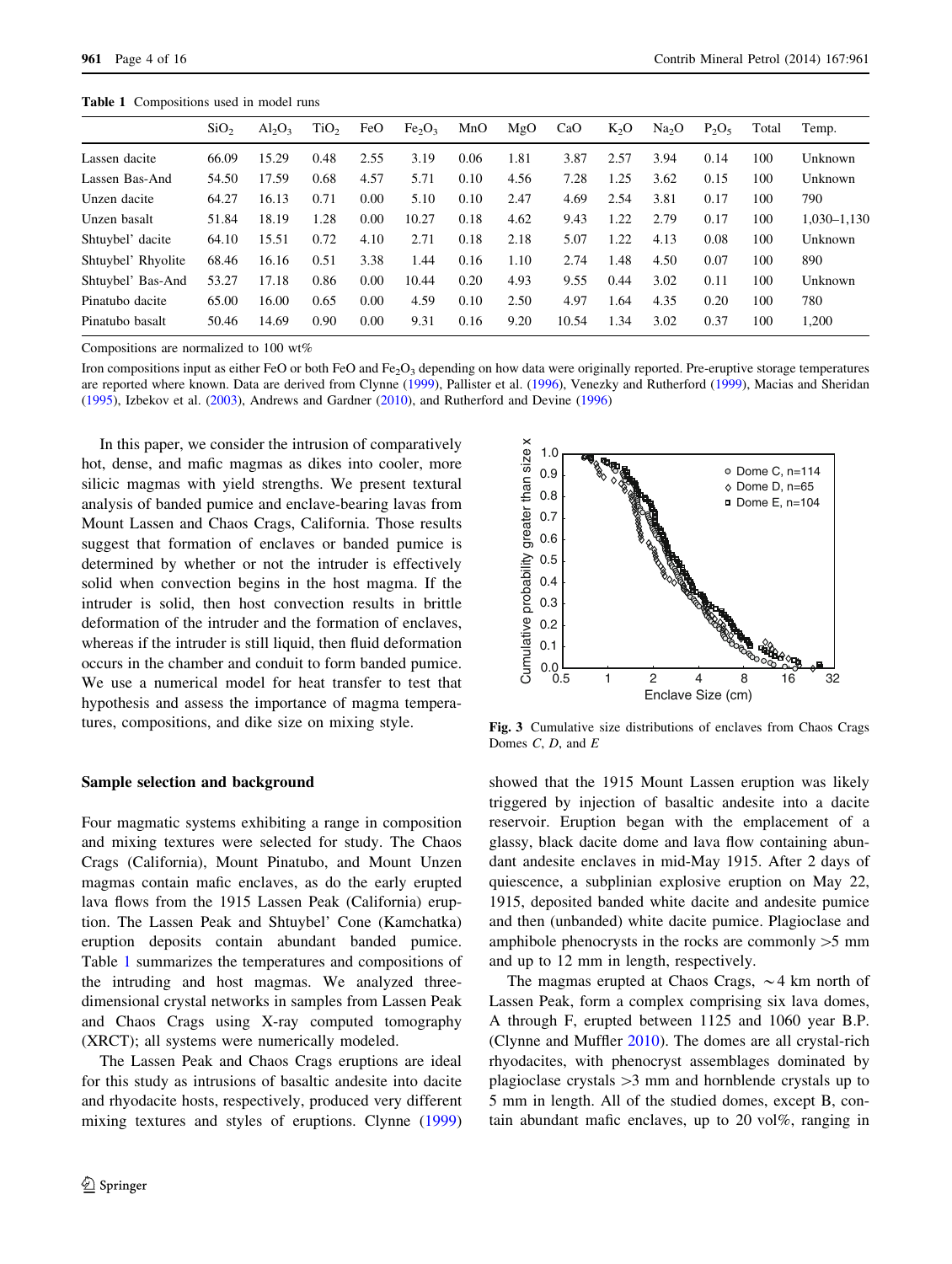size from  $\leq$ 1 to  $>$ 30 cm (Fig. [3;](#page-3-0) Hodge and Jellinek [2012](#page-14-0)). The host lava ranges in color from black and glassy (Dome B), to gray (Dome D), to oxidized pink (Domes C, E, and F). Enclave size distributions for Chaos Crags Domes C, D, and E were measured in situ at a representative site for each lava dome. At those sites, we used a ruler to measure the long and short axes of all enclaves exposed within several large ( $\sim$ 2-m scale) blocks or portion of an outcrop  $(>= 3$  m across). Enclave size distributions are presented in Fig. [3](#page-3-0). The size distribution of enclaves from Dome C was analyzed by Hodge and Jellinek ([2012\)](#page-14-0) who showed that the size distribution of enclaves is fractal, implying that the same fragmentation process acts at all scales. We use the largest enclave size later (Section 6.1) to evaluate models for forming enclaves.

During 1991, Mount Pinatubo erupted magmas with four compositions: basalt, hybrid andesite, and phenocrystrich and phenocryst-poor dacites (Pallister et al. [1996](#page-14-0)). Unrest began on April 2 with a series of phreatic explosions, and the eruption sequence began with emplacement of an andesite lava dome containing basalt enclaves during June 7–12. Dacite pumice appeared as minor constituents of the June 12 explosive eruption, but became the dominant juvenile components ( $\sim$  85 % phenocryst-rich and  $\sim$  15 % phenocryst-poor pumice) of the June 15 climactic phase of eruption. Phase assemblages and textures within the Pinatubo magmas have been used to infer how basalt injection triggered the caldera-forming eruption (Pallister et al. [1996\)](#page-14-0). Geothermobarometry and phase equilibria experiments (Rutherford and Devine [1996\)](#page-15-0) together with seismic observations (Mori et al. [1996\)](#page-14-0) indicate that the dacite host was stored at 780  $\pm$  10 °C and 220  $\pm$  50 MPa prior to eruption and intruded by  $\sim$  1,200 °C basalt (Pallister et al. [1996\)](#page-14-0).

Mount Unzen has erupted at least five times in the past 400 years, and many of the eruption deposits or lava flows contain abundant basalt enclaves within dacite hosts; those host lavas are hybrids that result from mixing of basalt and rhyodacite magmas (e.g., Venezky and Rutherford [1999](#page-15-0)). Unzen enclaves and their host lavas have been the focus of several textural, petrological, and geochemical studies (e.g., Browne et al. [2006;](#page-13-0) Venezky and Rutherford [1999](#page-15-0); Nakamura [1995](#page-14-0); Holtz et al. [2005\)](#page-14-0). Microprobe analyses of the phenocryst populations in the enclaves and hosts demonstrate that enclaves do not quench instantly upon contact with the host magma, but instead, the two magmas often exchange phenocrysts (Browne et al. [2006\)](#page-13-0). Phase equilibria and geothermobarometry suggest that prior to eruption, the host magma was stored at 790  $\pm$  20 °C and  $\sim$  160 MPa and was intruded by a 1,030–1,130 °C basalt (Venezky and Rutherford [1999](#page-15-0)).

The 1907 eruption of Shtuybel' Volcano within Ksudach Caldera V deposited  $\sim$  1.9 km<sup>3</sup> of banded pumice and ash in southern Kamchatka (Macias and Sheridan [1995](#page-14-0)). The banded pumice in those deposits comprise intimate mixtures of andesitic to rhyolitic material (Macias and Sheridan [1995](#page-14-0)). Assuming that the host rhyolite was stored at conditions similar to rhyodacite that erupted to form Caldera V, then the Shtuybel' magma was stored at  $\sim$ 890 °C and 125–150 MPa prior to eruption (Izbekov et al. [2003;](#page-14-0) Andrews and Gardner [2010](#page-13-0)).

# Imaging textures within banded pumice and enclaves

#### X-ray computed tomography methods

Samples of Lassen Peak banded pumice and Chaos Crag lavas containing enclaves were selected for XRCT analysis of crystal networks in the host and intruding magmas, particularly within the hosts. As the phenocrysts within the Lassen and Chaos Crags rocks are large (often  $>5$  mm in length), we analyzed 5-cm-diameter cores of the banded pumice and lava domes to ensure representative analysis of crystal networks.

X-ray computed tomography analyses were collected at the Lawrence Berkeley National Laboratory Advanced Light Source on beamline 8.3.2. The sample size is slightly larger than the XRCT field of view ( $\sim$  4 cm); thus, samples were imaged using region-of-interest tomography. The large sample diameter permitted three-dimensional analysis of crystal networks with multiple crystals spanning the imaged region. The X-ray beam was filtered with 2 mm of aluminum plate and 3.5 mm of copper plate prior to hitting the sample. Scans were collected every  $0.25^{\circ}$  with an approximately  $4,000 \times 500$  pixel aperture,  $4 \times 0.5$  cm field of view, and 2,500 ms acquisition time; data were averaged over a  $2 \times 2$  pixel window to improve signal-tonoise ratio; thus, the final images were collected with approximately  $2,000 \times 250$  pixel resolution corresponding to cubic voxels 20  $\mu$ m on a side. Scans were tiled vertically with a 20 pixel overlap, and individual samples (of height 2–5 cm) were imaged with series of 4–11 overlapping scans. Scans were processed using Octopus software, and initial reconstructions were saved as stacks of 16-bit grayscale TIFF images.

X-ray tomographic images of the samples were initially low contrast, as there is little difference in average density between the plagioclase phenocrysts and groundmass (Fig. [4\)](#page-5-0). Consequently, conventional methods of segmenting the phenocrysts from the groundmass (e.g., intensity contrast) could not be used. To distinguish phenocrysts from groundmass, we applied a series of two-dimensional filters to individual images and three-dimensional filters to image stacks; the effects of these filters are presented in Supplementary Material 1. Radial differences in intensity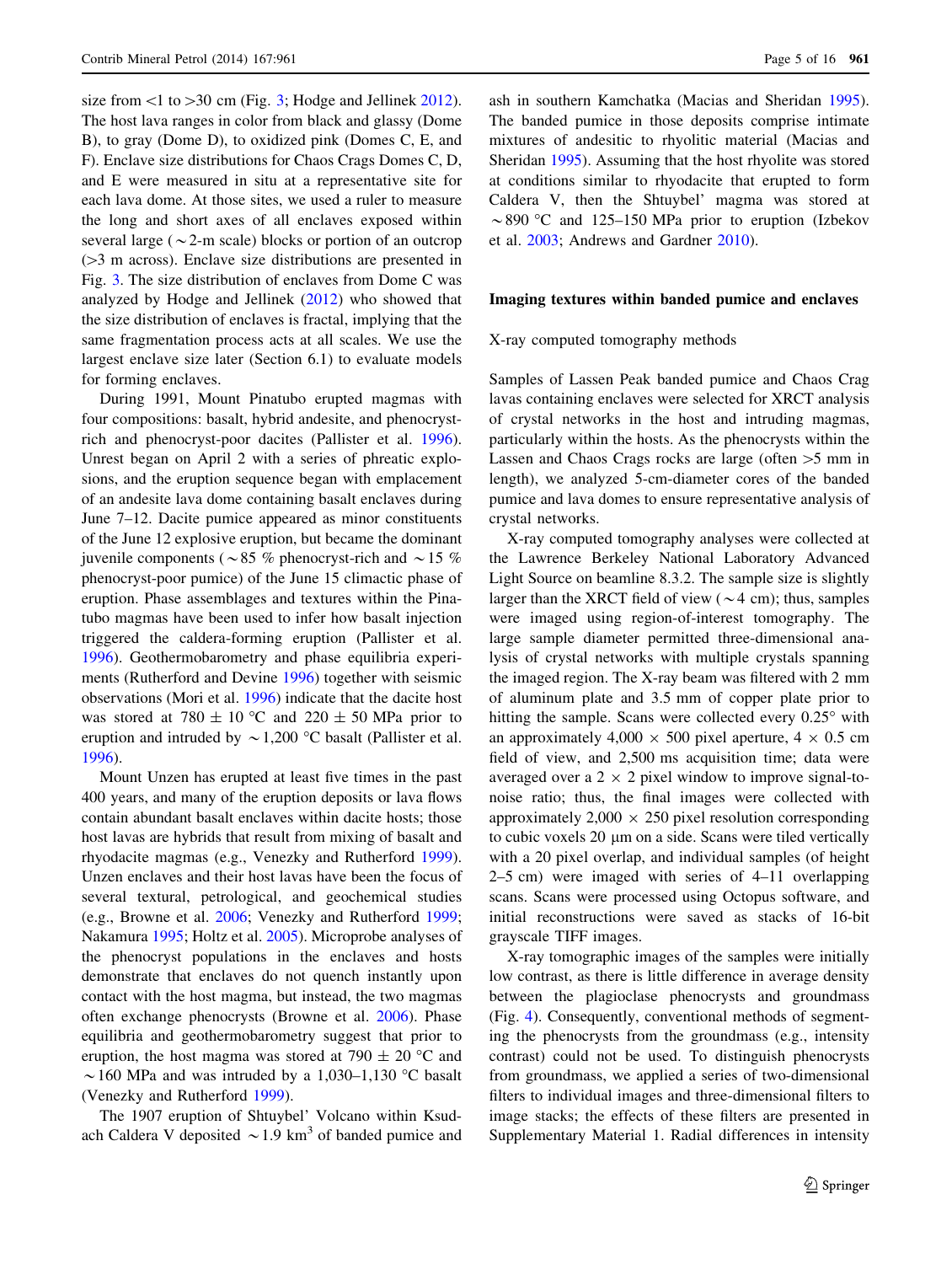<span id="page-5-0"></span>

resulting from beam hardening were corrected by assuming that the average intensity in the images should be radially uniform. Images were initially filtered pixel by pixel with a b Fig. 4 XRCT reconstructions of a a Chaos Crags Dome D enclave and host, b a 1915 Lassen dacite with an enclave, and c a 1915 Lassen banded pumice. XRCT datasets have been processed such that phenocrysts are visible and groundmass, glass, and vesicles are transparent. Plagioclase phenocrysts appear bright and amphiboles darker. The enclave in a is clearly visible as a finely crystalline mass on the right side of the reconstruction, whereas the host has much coarser crystals that form complex, penetrative networks. The crystals in the host lava in b do not form a penetrative network. The 1915 Lassen dacite and banded pumice show no through-going crystal networks. All three reconstructions are presented with no distortion, the cylinders shown in  $a$  and  $c$  have 2,000  $\mu$ m diameter, and the cube shown in  $\bf{b}$  is 1,350  $\mu$ m on each side. Note that the enclaves appear as masses of locked crystals. Animations of these reconstructions are presented in Supplementary Material 2

5-pixel radius  $1/r^2$  filter, resulting in image *I*. We then applied radial and sinusoidal filters (with 5- and 15-pixel radii, respectively) to the filtered image I, resulting in images Ir and Is. Two-dimensional filtering was completed by taking the dot product of the filtered images Ir and Is to create image Irs. Three-dimensional filtering began by calculating the standard deviation of each voxel within Irs over a 3-d domain with a 5-voxel radius. The resulting ''noise'' stacks were then filtered in three dimensions with erode and dilate filters (radius 5 voxels) to discriminate comparatively low-noise phenocrysts and vesicles from high-noise groundmass. The filtered XRCT stacks were segmented into host phenocrysts, host groundmass, host vesicles, and enclaves, based upon brightness and noise. Final visualization was performed using ImageJ. Following filtering, individual host phenocrysts as small as 100  $\mu$ m can be resolved, and enclaves appear as ''solid'' masses.

Reconstruction of the filtered XRCT stacks permits description of three-dimensional structures within the samples (Fig. 4). We consider samples to have crystal networks if a chain of crystals can be traced from one side of the sample to the other; this typically includes chains of more than ten crystals over a distance of  $>3$  cm.

# X-ray computed tomography results

Animations of tomographic reconstructions are presented in Supplementary Material 2. Phenocrysts, groundmass, and vesicles are clearly distinguishable in the processed XRCT images and reconstructions. The internal structures of some of the larger phenocrysts are also recognizable, including sieved zones, compositionally zoned crystals, regions with abundant melt inclusions, and cleavage planes (Fig. 4). Where mafic enclaves are present, they are readily apparent (Fig. 4). Importantly, crystal networks, or the lack thereof, are easily recognized in the host lavas.

Samples of the 1915 Mount Lassen eruption include both banded pumice and lava-hosted mafic enclaves. Banding structures are subtly evident in the banded pumice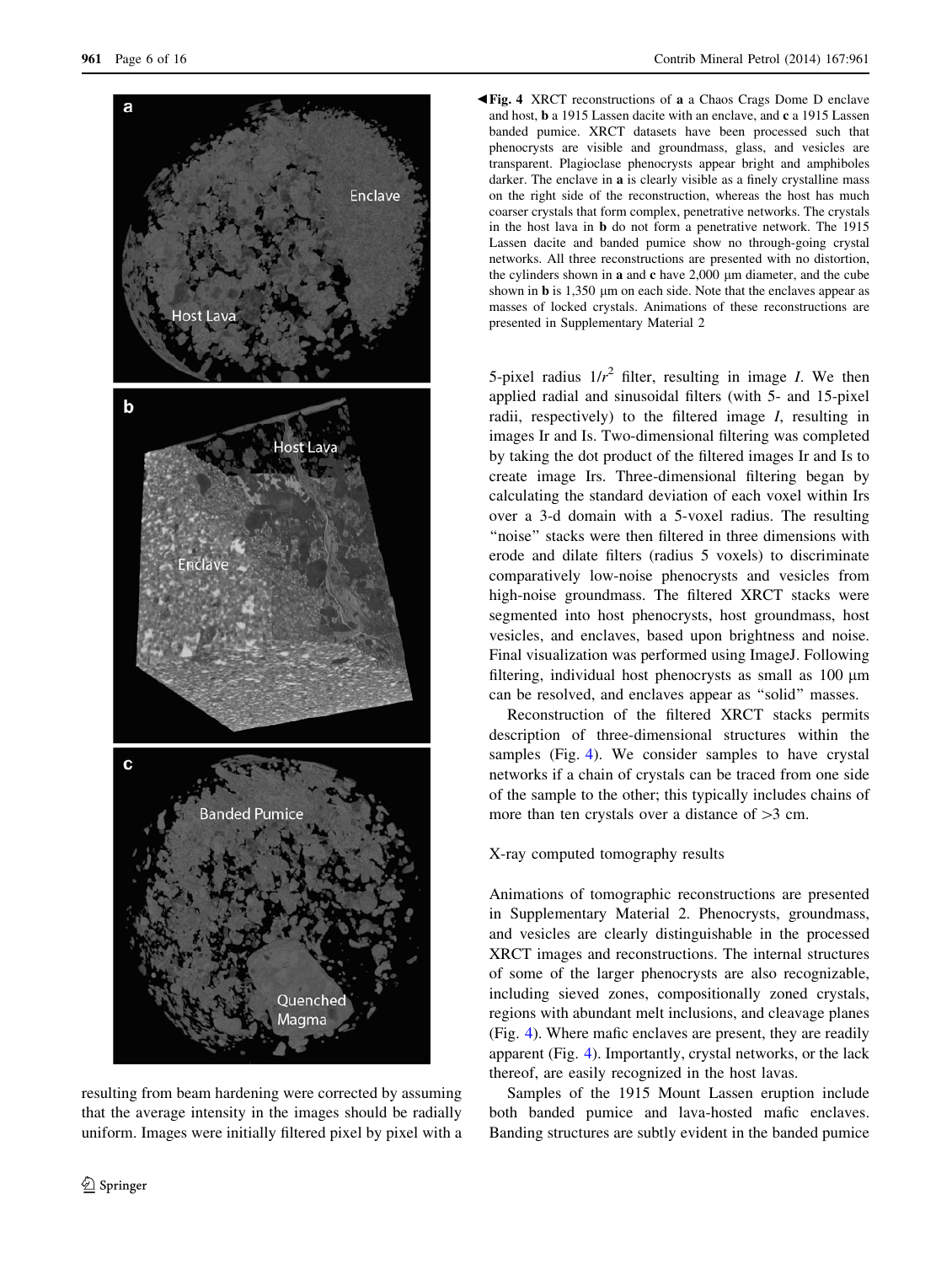<span id="page-6-0"></span>Table 2 Initial and locking temperatures for host and intruding magmas

| System                        | $T_{i0}$      | $T_{\rm h0}$ | $T_{i,lock}$ | $T_{\rm h,lock}$ | $T^* \log_{10} \mu_{h0}$ |
|-------------------------------|---------------|--------------|--------------|------------------|--------------------------|
| Lassen/Chaos Crags (wet)      | $890 - 1,125$ | 810-885      | 880.1        | 800.0            | Unk.                     |
| Lassen/Chaos Crags (dry)      | 1,030-1,190   | 810-885      | 1,105.6      | 800.0            | Unk.                     |
| Lassen/Chaos Crags $(1 wt\%)$ | 1,030–1,190   | 810-885      | 1.027.3      | 800.0            | Unk.                     |
| Pinatubo                      | $940 - 1.225$ | 750–930      | 935.6        | 835.5            | $\sim$ 3.5               |
| Unzen                         | 890-1.140     | 780-885      | 886.6        | 835.0            | $2.2 - 2.8$              |
| Shtuybel' (dacite host)       | $890 - 1,125$ | 810-885      | 895.3        | 837.0            | <1.5                     |
| Shtuybel' (rhyolite host)     | $890 - 1,125$ | 810-885      | 895.3        | 800.0            | <1.5                     |

Values for  $T^*$  log<sub>10</sub>  $\mu$  are derived from Rutherford and Devine ([1996\)](#page-14-0); Pallister et al. (1996); Venezky and Rutherford ([1999\)](#page-15-0); and Andrews and Gardner [\(2010](#page-13-0)). All simulations were run using dike half-widths of 0.1, 0.2, 0.5, 1, 2, 5, and 10 m

sample as slight concentration variations in phenocrysts; also present in the banded pumice is a fragment of dense, quenched magma (Fig. [4\)](#page-5-0). The tomographic reconstructions show that despite substantial differences in bulk texture (dense lava compared with banded pumice), phenocrysts in both rock types are generally well apart from one another and through-going crystal networks are absent in the hosts (Fig. [4](#page-5-0)). Note that vesicles are included within these reconstructions, but if those volumes  $( $40 \text{ vol}\%$ ) were removed from the reconstructions, the$ crystals still would not form a network.

All samples from Chaos Crags contain abundant phenocrysts in contact with one another (Fig. [4](#page-5-0)). Because so many phenocrysts are present, the reconstructions are difficult to see through, and the samples appear packed with crystals. Manual tracking of phenocrysts through the imaged volumes shows that the phenocrysts form numerous through-going and branching networks that span the samples. The imaged enclaves comprise very tightly packed volumes of primarily small  $(<100 \mu m$ ) crystals, but occasional large plagioclase phenocrysts are also present (Fig. [4\)](#page-5-0); those phenocrysts likely originated in the host magma (Clynne [1999](#page-14-0); Tepley et al. [1999\)](#page-15-0).

### Thermal model of dike intrusion

We model the onset of magma mixing in a one-dimensional periodic space. The model begins with instantaneous emplacement of a dike of half-thickness b in a half-space of size  $D$  sufficiently large (100 m) such that the dike does not interact with the boundary. At the initial time,  $t<sub>o</sub>$ , the dike has a uniform temperature  $T_{\text{io}}$  that is warmer than the uniform host temperature  $T_{\text{ho}}$ . The spatial and temporal evolution of temperature,  $T(x,t)$ , is governed by the thermal diffusion equation

$$
\frac{\partial T}{\partial t} = \frac{\partial}{\partial x} \left( \kappa(x) \frac{\partial T}{\partial x} \right) \tag{1}
$$

where  $\kappa$  is the thermal diffusivity, x is position, and t is time. Thermal diffusivities were calculated at each position and time from

$$
\kappa(x,t) = \frac{\kappa}{\rho(x,t) C(x,t)}
$$
\n(2)

where the thermal conductivity,  $k$ , is 2.5 W/m K, and  $\rho(x,t)$  and  $C(x,t)$  are the magmatic density and heat capacity, respectively. We neglect the effects of temperature and changes in composition on thermal conductivity.

Phase assemblages, modes, compositions, and heat capacities were determined using compositional and temperature-dependent look-up tables derived from MELTS (Ghiorso and Sack [1995](#page-14-0); Asimow and Ghiorso [1998](#page-13-0)). Model runs were performed under equilibrium crystallization conditions. Oxygen fugacity was held at the Ni–NiO (NNO) buffer. Simulations were performed with  $\sim$  4 wt%  $H<sub>2</sub>O$  in the bulk assemblage; simulations were  $CO<sub>2</sub>$ -free. Because the calculations were performed at 200 MPa, the assemblages were not  $H_2O$ -saturated at higher temperatures (e.g., low crystallinity or crystal-free) but were  $H_2O$ -saturated at low temperature (e.g., higher crystallinity). More detailed discussion of MELTS simulations and their comparison with Holtz et al.'s [\(2005\)](#page-14-0) experimental results are presented in Supplementary Material 3. Briefly, MELTS calculations show systematic decrease in crystallinity with increasing temperature, and the glass composition and the modal fractions of glass and plagioclase agree reasonably well between the two techniques at 200 MPa. MELTS simulations fail to predict amphibole crystallization, but instead predict the occurrence of clinopyroxene and biotite; the total abundance of the latter two phases in MELTS is typically similar to the experimental amphibole abundance. The comparison suggests that MELTS can predict the three most critical parameters in the mixing model: glass composition, total crystallinity, and plagioclase crystallinity.

Phase assemblages and abundances and melt compositions were calculated every  $25 \degree C$  for all modeled compositions (Table [1](#page-3-0)). For the Ksudach andesite,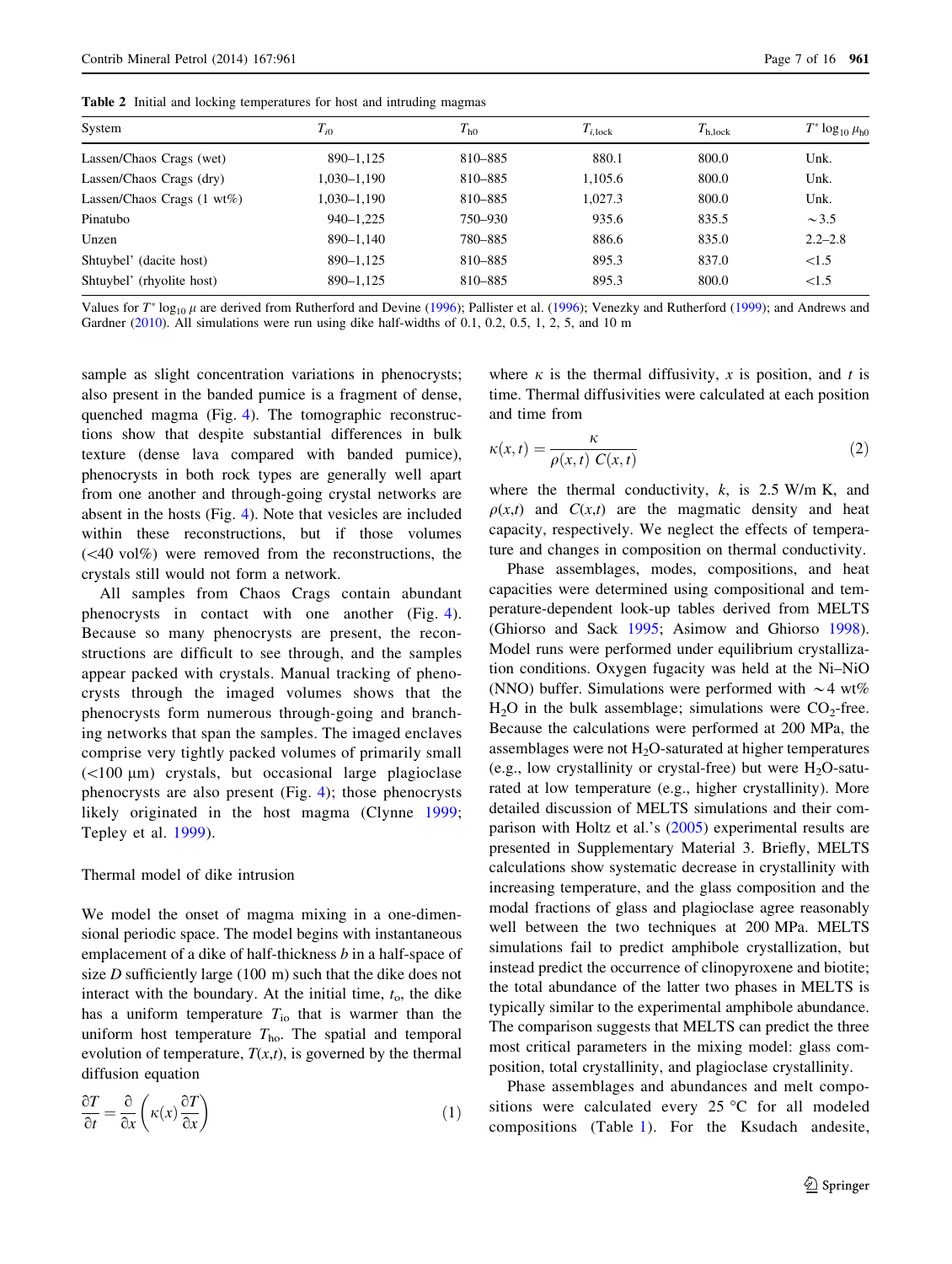<span id="page-7-0"></span>

MELTS predicted sudden increases in plagioclase abundance at 900  $\degree$ C and total crystallinity at 900 and 950  $\degree$ C that appear out of place considering the otherwise monotonic decrease in crystallinity with increasing temperature; those values were excluded from the Ksudach look-up table. Melt viscosity,  $\mu_0$ , was calculated using the method of Giordano et al. ([2008](#page-14-0)) as applied to the modeled melt composition. The effects of crystals on

b Fig. 5 Model results. a 1915 Lassen water-saturated dacite intruded by a water-saturated andesite. b Model runs for water-saturated systems: Lassen, Unzen, Shtuybel' (dacite and rhyodacite hosts). c 1915 Lassen dacite intruded by andesite with 1 wt%  $H_2O$ . Colored symbols indicate model runs that convected before the intruding dike solidified, with the time to convection indicated by *color*, gray symbols show runs where the dike solidified prior to the onset of host convection. The region between the ''banding'' and ''enclaves'' fields in a and b can exhibit both types of behavior. Low values of thermal scaling on the x-axis may be thought of as representing "hotter" systems (hotter intruder and host magma with low crystallinity), whereas high values represent "cooler" systems

magma viscosity,  $\mu_M$ , were calculated using the Einstein– Roscoe equation:

$$
\mu_{\rm M} = \mu_{\rm o} \left( 1 - \frac{\phi}{\phi_{\rm m}} \right)^{-\frac{2}{3}} \tag{3}
$$

where  $\phi$  is the calculated crystal fraction and  $\phi_m$  is the crystal fraction at which the system locks (assumed to be 40 % total crystals).

Yield strength,  $\tau_{yield}$ , of the magmas is calculated based upon plagioclase and total crystallinity. For example, Hoover et al. [\(2001](#page-14-0)) found experimentally that magmas with as little as 13 vol% plagioclase or 20 vol% total crystals have yield strength, where the strength is imparted by networks of touching crystals. In our model, yield strength begins when either of the bulk crystallinity conditions are met. Yield strength is calculated, in units of Pa, as:

$$
\tau_{\text{Yield}} = 6.9 \times \left( \frac{\phi / \phi_c - 1}{1 - \phi / \phi_m} \right) \tag{4}
$$

where  $\phi_c$  is the minimum crystallinity where yield strength appears, a value that depends on crystal shape and size distribution (Saar et al. [2001](#page-15-0)); we assume a  $\phi_c$  of 13 vol% plagioclase or 20 vol% total crystallinity. When plagioclase crystallinity exceeds 30 vol% or total crystallinity exceeds 40 vol%, the magma is assumed to be locked and cannot flow (Hoover et al. [2001\)](#page-14-0). Locking temperatures for the different modeled systems are reported in Table [2.](#page-6-0)

We use the Rayleigh number, Ra, of the host magma near the intruder to determine when the host is expected to convect:

$$
Ra = \frac{g\Delta\rho A^3}{\rho\mu\kappa} \tag{5}
$$

where g is gravitational acceleration;  $\Delta \rho$  is the density difference between host at the dike boundary and the characteristic length scale; and  $\rho$ ,  $\mu$ , and  $\kappa$  are, respectively, the average host density, viscosity, and thermal diffusivity over the characteristic length scale. The critical value for the onset of convection depends on geometry and boundary conditions. We adopt a value  $Ra_{\text{crit}} = 657$ , the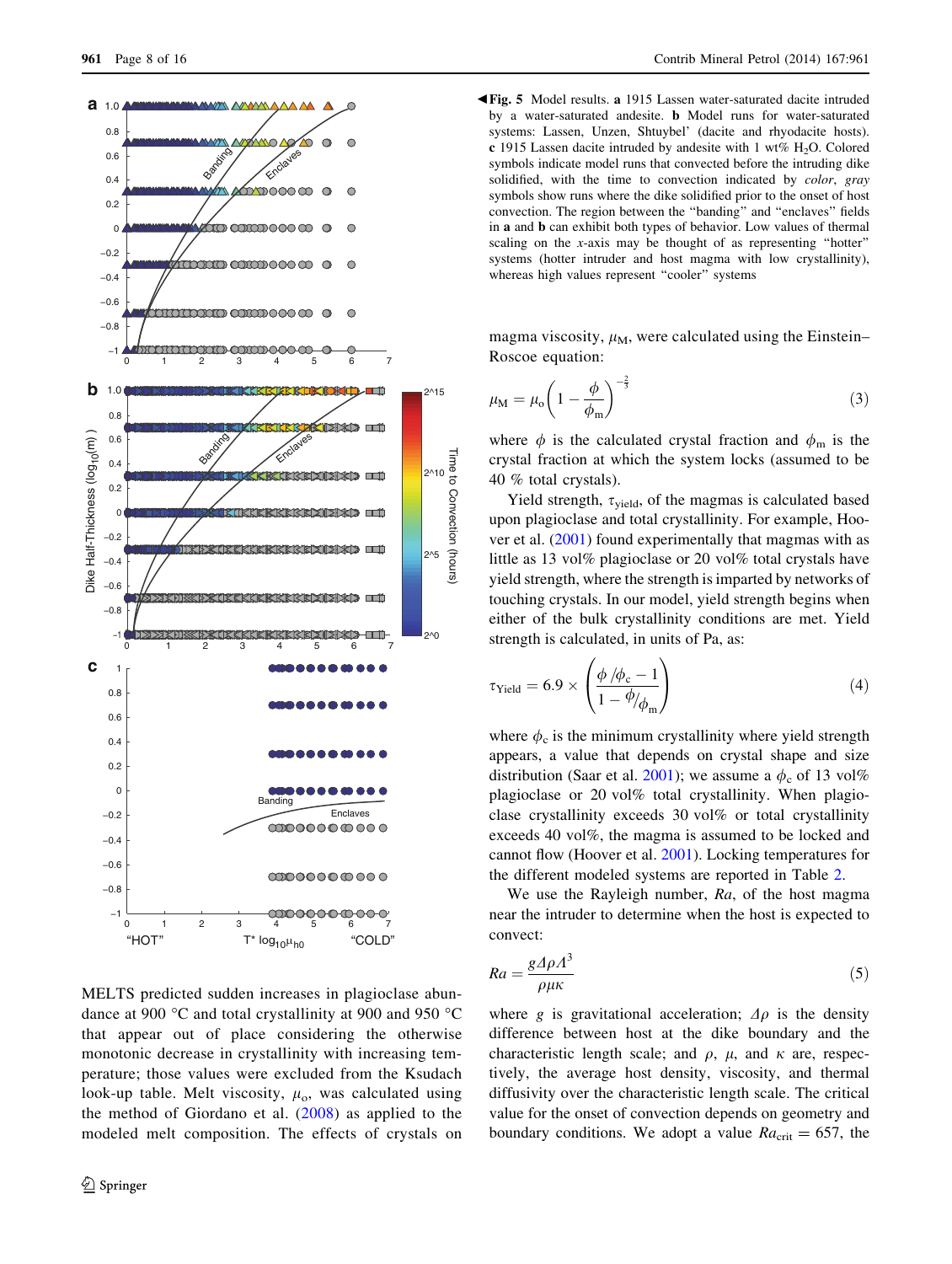value for horizontal layers with free-slip boundaries, noting that the detailed value for the actual system will depend on dike orientation and will be influenced by rheological variations within the host magma. In calculating  $Ra$ , we use a characteristic length scale,  $\Lambda$ , calculated from the thermal model, as the thickness of host magma with total crystallinity  $\langle 40 \rangle$  vol% or plagioclase crystallinity  $\langle 30 \rangle$  vol%; we note that when plagioclase crystallinity exceeded 30 vol%, total crystallinity exceeded 40 vol% in all modeled systems.

Shear stress at the interface between the two magmas,  $\tau$ , is calculated from the buoyancy difference between the intruding magma and the heated region of the host,  $A_T$ . We calculate the thermal length scale,  $A_T$ , as the distance over which the host temperature decreases to  $T_A$ :

$$
T_A = T_{h0} + 0.5(T_t + T_{h0})
$$
\n(6)

where  $T_i$  is the temperature of the intruding magma taken 0.05 m from the contact. We choose a reference position within the intruding magma, rather than at the contact, because the interface temperature changes rapidly at early times. This thermal length scale, rather than one based on crystallinity, is used as it describes the heated portion of the host magma, and thus the portion of the host that will convectively rise. The shear stress is thus

$$
\tau = (\rho_t - \overline{\rho_A})gA_\text{T} \tag{7}
$$

where  $\rho_i$  is the intruding magma density 0.5 cm from the contact and  $\overline{\rho_A}$  is the average host density over the length scale  $A_T$ .

Equation [\(1](#page-6-0)) is solved numerically with an explicit finite difference method and a time step that increased with increasing time.

The mixing style is predicted for each set of initial conditions based on host convection, shear stress at the dike–host interface, strength of the dike, and fraction of the dike with total crystallinity below 40 %.

- a. If host convection does not occur (e.g.,  $Ra_{\text{crit}}$  is not exceeded), then we assume that the dike has solidified and mixing will generate enclaves.
- b. On the other hand, if convection does occur, we evaluate the buoyant shear stress at the dike–host interface and the yield strength at the dike margin.
- 1. If shear stress is greater than the yield strength, fluid deformation results in formation of banded pumice.
- 2. Dike crystallinity determines the fraction of the dike that can be mobilized through fluid deformation, for example, in simulations where the entire dike has  $>40$  vol% crystals, mobilization of the host should form enclaves, whereas when only part of the dike exceeds 40 vol% crystals, we expect a mixture of enclaves and banding.

3. When most of the dike has crystallinity  $\langle 20 \rangle$  vol%, fluid deformation should dominate and should produce banded pumice.

Results are of course sensitive to details of the rheology such as the yield stress model as well as model approximations such as the estimate of stresses; however, the patterns and trends should remain the same.

# Modeling results

Figure [5](#page-7-0) shows the relationship between dike half-thickness, b, the temperature and viscosity of the mixing magmas, and deformation style. The temperature difference between the two magmas, specifically the relationships between the initial host and dike temperatures and the locking temperatures of the magmas, is made dimensionless with the expression:

$$
T^* = \left(\frac{T_{i,\text{lock}} - T_{\text{ho}}}{T_{i0} - T_{\text{h},\text{lock}}}\right) \tag{8}
$$

This parameter is similar to the dimensionless temperature  $\theta$  proposed by Blake and Fink ([2000\)](#page-13-0) and permits comparison of systems with different compositions. Plotting model results against the product of  $T^*$  and the log of the host magma viscosity ( $\log_{10} \mu_{h0}$ , with viscosity in units of Pa s) act to cluster the model results into a single array. We acknowledge that this term varies nonuniquely with changes in its various components and that some of those components are functions of one another (e.g.,  $\mu_{h0}$  varies with  $T_{h0}$ ). Note that high values of  $T^*$  indicate a cold system  $(T_{i0} \approx T_{i,lock}$  and  $T_{h,lock} > T_{h0}$  whereas low values indicate a comparatively hot system.

Both intruder and host temperatures strongly affect the style and timescale of deformation. Intruding magmas with  $T_{i0}$  <  $T_{i,lock}$  can only form enclaves. Intruders with  $T_{i0}$  only slightly greater than  $T_{i,lock}$  form enclaves except in those instances where they are emplaced into host magmas with  $T_{h0}$  very near  $T_{i,lock}$ . When  $T_{i0} - T_{i,lock} < T_{h,lock} - T_{h0}$ , only the emplacement of very large dikes is likely to result in the formation of banded pumice; smaller dikes cool down below  $T_{i,lock}$  prior to host convection and thus likely form enclaves. Not surprisingly, very hot intruding magmas with  $T_{i0}$  <  $T_{i,lock}$  are predicted to initiate ductile deformation over a much broader range of host temperatures. The difference between  $T_{i0}$  and  $T_{h0}$  is also important to mixing style, as the thermal gradient determines Ra and buoyant shear stress at the interface between the two magmas.

Although the final temperature of the system is sensitive to the absolute proportions of the intruding and host magmas, the transient thermal evolution and thus mixing style are highly dependent on the absolute size of the intruding dike because the timescale for heat transfer scales as  $b^2$ .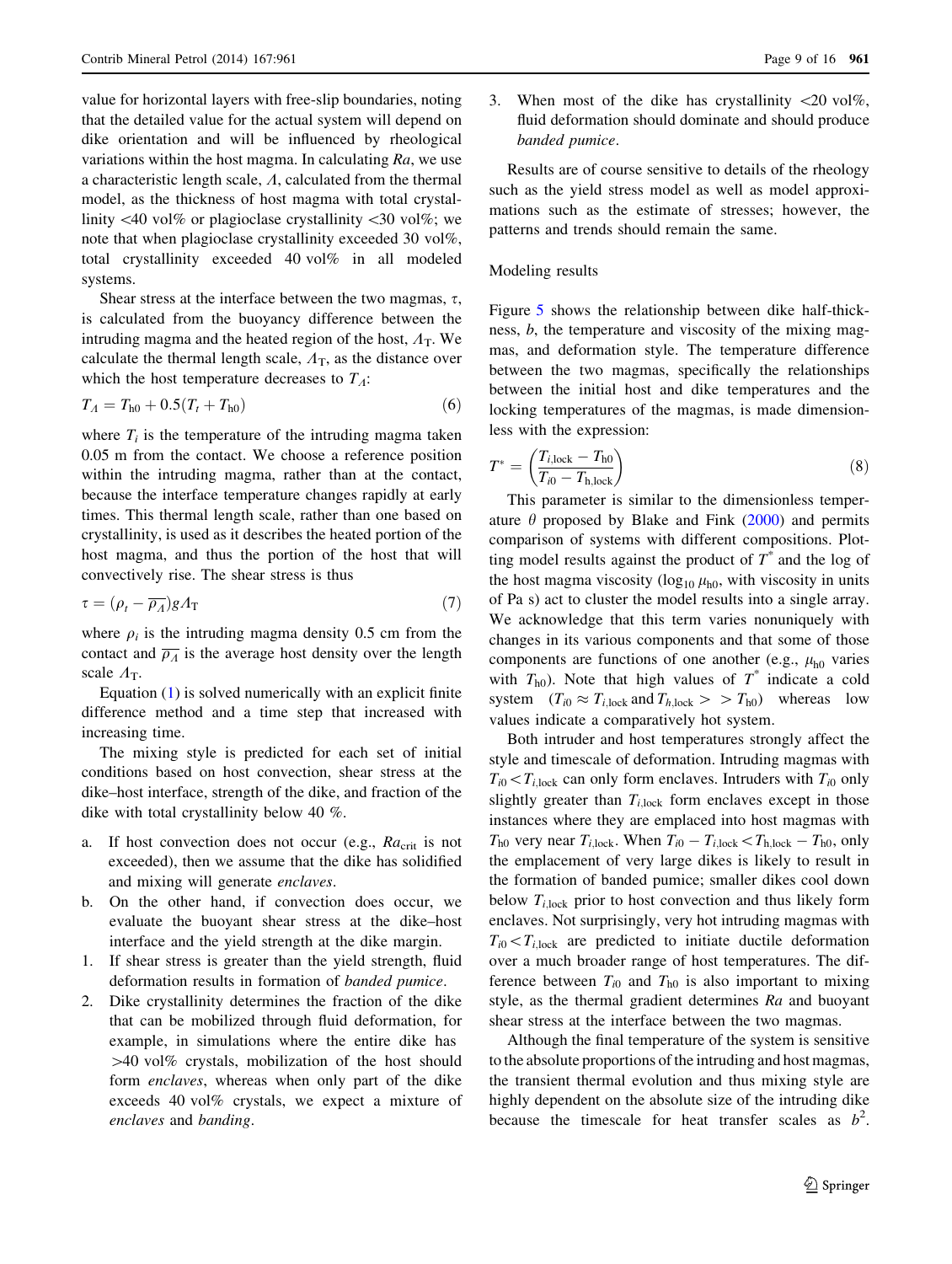<span id="page-9-0"></span>

Fig. 6 Conceptual illustration of magma mixing. a A dike is intruded into a host magma with yield strength. b The dike cools as it transfers heat to the nearby host magma; this results in a thermal gradient in the host that will eventually generate convective flow of the host magma.

c If the dike has effectively solidified by the time that the host begins to convect, the dike is dismembered to form enclaves. d If the dike is still fluid when convection begins, then it will fluidly deform with the host; if eruption occurs soon after, then banded pumice will erupt

Specifically, dikes with  $b < 20$  cm can only initiate ductile deformation in very hot and wet systems  $(T^* \log_{10} \mu_{h0} < 0.5)$ , and such deformation must occur within a few hours or the dike will have solidified, whereas intrusions with  $b > 2$  m can deform ductilly over a broader range of thermal conditions ( $T^* \log_{10} \mu_{h0} > 5$ ) and over timescales greater than 1 month. It should be noted that the very short timescales over which small dikes may ductilly deform, a few hours, are comparable to the timescales of crystal nucleation and growth as demonstrated in experiments (Couch et al. [2003](#page-14-0); Andrews and Gardner [2010](#page-13-0)). Our model does not account for lag times in crystal nucleation and growth; such disequilibrium crystallization processes may be important, particularly for small dikes. Although our model likely underpredicts the range over which small dikes may deform ductilly, we consider that uncertainty to be minor for larger dikes and for timescales longer than a week.

The time between dike emplacement and the onset of deformation varies systematically with temperature but is not very sensitive to dike size. Time to deformation increases with increasing  $T^* \log_{10} \mu_{h0}$ . For hot systems with  $T^* \log_{10} \mu_{h0}$  < 0.5, fluid mingling of the magmas can begin within hours of intrusion. As  $T^* \log_{10} \mu_{h0}$  increases to 2, 3, and 4, the time to mixing increases to about 1 day, 1 week, and 3 weeks, respectively. The longest onset times to fluid mixing,  $>1$  month, are predicted for systems with  $T^* \log_{10} \mu_{h0} > 5$ . It should be noted, however, that as the range of dike sizes that can initiate ductile deformation decreases with increasing  $T^* \log_{10} \mu_{h0}$ , the range of dike sizes that produce enclaves broadens with increasing  $T^* \log_{10} \mu_{h0}$ ; consequently, a smaller dike is likely to dismember and form enclaves at the same time as a larger dike with similar  $T^* \log_{10} \mu_{h0}$  would form banding. Further, as time to mixing increases, eventually convection initiated by dike emplacement may become unimportant compared with slower, large-scale motions in the host magma body. If convection and ductile mixing are to occur before dike solidification, then such mixing will begin weeks to months following dike emplacement. Dike dismemberment and dispersal by brittle deformation, on the other hand, can occur over much longer time intervals: up to years after dike emplacement.

For all modeled systems, there is a region of parameter space in which either ductile or brittle deformation of the intruding dike may occur. This ambiguity in the model predictions is the result of simplifying mixing behavior to a function of two variables: dike size and  $T^*$ log10 m. That said, the region of parameter space in which both behaviors may occur is well defined and quite small in some of the systems (Fig. [5\)](#page-7-0).

Our model allows us to define two clear regimes of behavior, brittle and ductile deformation. In general, larger dikes emplaced into hotter settings (e.g., hotter intruder and host) are more likely to initiate convection and ductile deformation than are small dikes emplaced under colder conditions (Fig. [5\)](#page-7-0). Except for Pinatubo, the modeled hydrous systems are consistent with one another. In those hydrous systems, ductile deformation and the formation of banded pumice are predicted for  $T^* \log_{10} \mu_{h0} \lt 0.5$  regardless of dike size; as dike size increases to 0.5, 1, 2, and 10 m, the conditions over which ductile deformation is certain to occur expand to values of  $T^* \log_{10} \mu_{h0} \leq 1, 1.5, 3$ , and 4, respectively. The region in which brittle deformation is unambiguously predicted shrinks from  $T^* \log_{10} m > 0.5$ , 1.5,  $\sim$  3,  $\sim$  5, and  $\sim$  6.5 as dike size grows from 0.2 to 0.5, 1, 5, and 10 m, respectively.

Simulations performed for the Pinatubo system and for Lassen with nearly dry  $(1 \text{ wt\% H}_2O)$  or dry intruding magmas show an expanded range of  $T^* \log_{10} \mu_{h0}$  over which host convection is predicted prior to dike solidification (Fig. [5](#page-7-0)).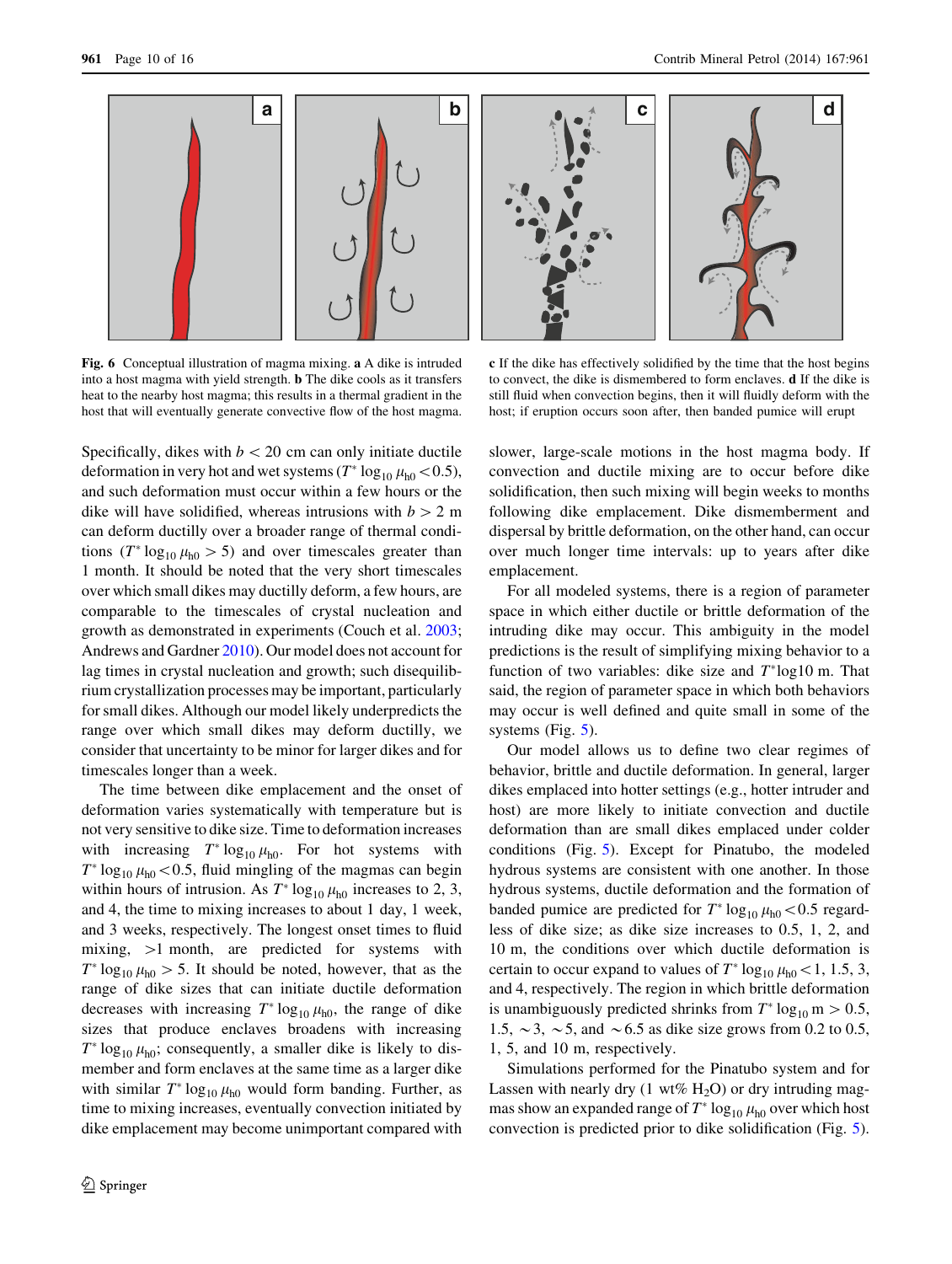<span id="page-10-0"></span>In general, as the intruding magmas in these three modeled systems go from water-saturated (Pinatubo), to waterundersaturated, to dry, the region for which host convection is predicted expands to higher values of  $T^* \log_{10} \mu_{h0}$ . The region of parameter space for which brittle behavior is expected also shifts, although less far; thus, with decreasing water concentration, the ductile to brittle transition happens over a smaller range of  $T^* \log_{10} \mu_{h0}$ . For example, dikes with half-thickness of 1 m are predicted to have ductile deformation for values of  $T^* \log_{10} \mu_{h0} \ll 2.3$  and brittle deformation when  $T^* \log_{10} \mu_{h0} > 4.5$ , whereas dry intrusions into the Lassen system should have ductile deformation when  $T * log_{10} \mu_{h0} < 4$  and brittle deformation when  $T^* \log_{10} \mu_{h0}$  < 4.5. Note that values of  $T^* \log_{10} \mu_{h0}$  < 3 are impractical for dry or nearly dry magmas intruding typical intermediate to silica magmas.

#### **Discussion**

Our predictions of deformation style depend on viscosity and thermal contrasts between the intruding and host magmas, and on transient changes in magma viscosities and densities. One of our key assumptions is that host magmas initially have a yield strength and thus mixing begins with dike injection (Fig. [6\)](#page-9-0). This assumption is valid as yield strength should begin when either plagioclase crystallinity exceeds 13 vol% or total crystallinity exceeds 20 vol% (Hoover et al. [2001](#page-14-0); Saar et al. [2001\)](#page-15-0). Many arc andesites, dacites, and rhyolites have crystallinities in excess of those values (e.g., Brophy [1991](#page-13-0); Pallister et al. [2008;](#page-14-0) Andrews et al. [2008;](#page-13-0) Huber et al. [2012](#page-14-0)); indeed, many magma bodies may be crystal mushes prior to eruption (e.g., Huber et al. [2009;](#page-14-0) Gudmundsson [2012](#page-14-0); Czuppon et al. [2012](#page-14-0)). Our model predicts that mixing in low-crystallinity magmas should be dominated by ductile deformation and banding, enclaves should only form when small dikes are emplaced into the host magmas,  $T^* \log_{10} \mu_{h0}$  of the mixing magmas is large, or enclaves are made from the chilled margins of larger dikes that primarily mix fluidly with their hosts.

The second set of assumptions in our model is that the intruding magmas are more mafic, initially hotter and more fluid, and volumetrically smaller than the host magmas. Each of these assumptions is reasonable, given the model is designed to treat mafic recharge and mixing. Importantly, however, if the assumptions are relaxed, the model does not fail and instead predicts plausible behavior. Consider the injection of one dacite into a cooler but compositionally identical dacite: As the two magmas thermally equilibrate, rheological contrasts between them vanish, and fluid mixing should easily occur. Alternatively, injection of a cold rhyolite into a hot basalt should result in fluid mixing and



Fig. 7 Mixing regime diagrams for a Lassen, Shtuybel', and Unzen, and b Pinatubo volcanoes. The field between the ''banding'' and "enclaves" fields represents the region of parameter space in which either banding or enclaves may be expected to form. The shaded boxes indicate likely values of  $T^* \log_{10} \mu_{h0}$  derived from geothermobarometry and/or phase equilibria of the different systems

hybridization of the two magmas, as the much larger volume of mafic magma heats the silicic magma, reducing its viscosity and promoting mixing (this assumes that the basalt is well above  $T_{i,lock}$ ).

Our results show how evolving intruder and host magma rheologies can control mixing style. If the host magma can flow before the intruder solidifies, then the two magmas will mingle in a fluid manner, whereas if the dike solidifies prior to the onset of host convection, enclaves should form (Fig. [6\)](#page-9-0). The time from dike emplacement to convection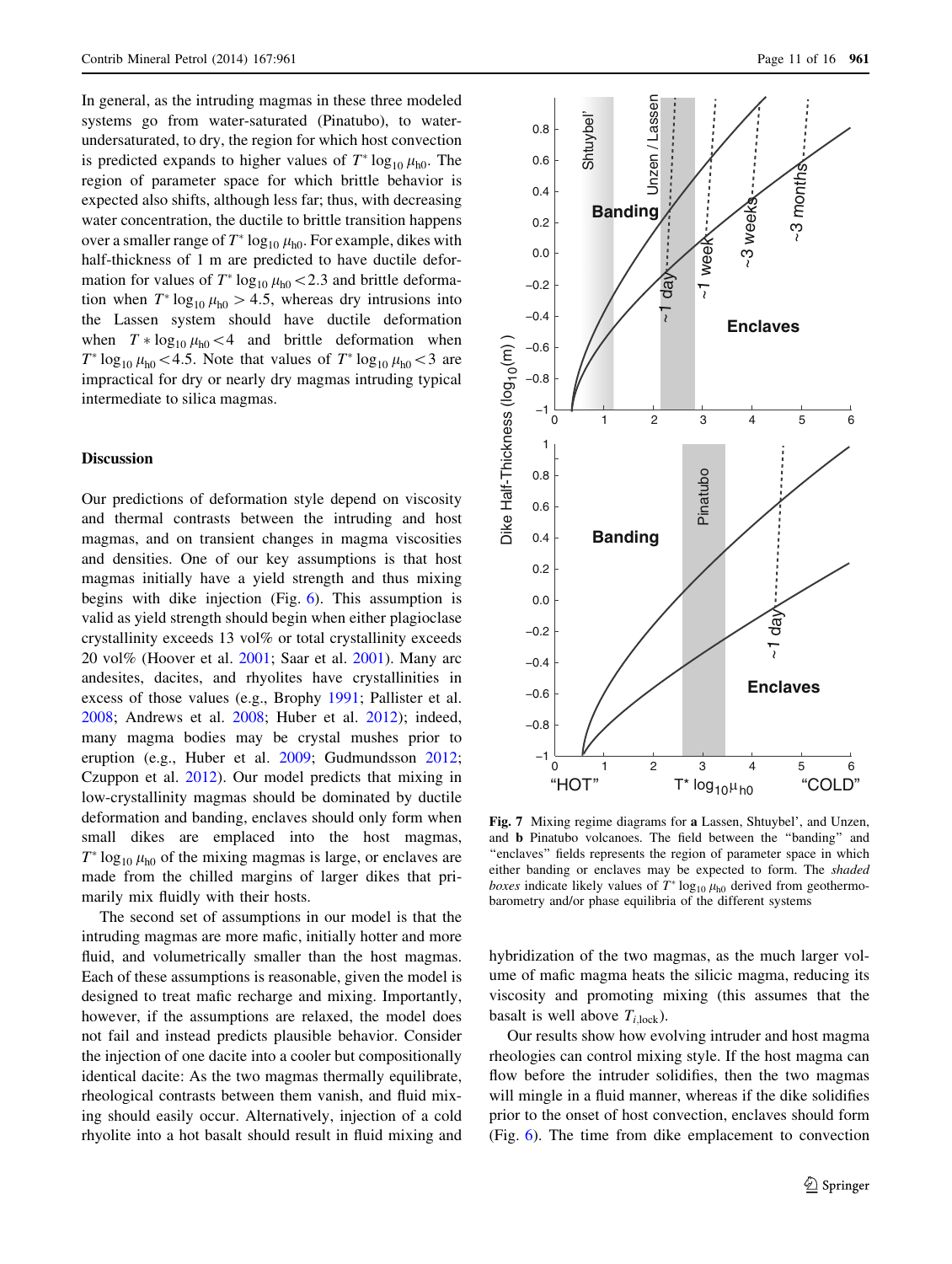can be predicted from intruder and host magma compositions and temperatures. Whether the intruding magma may still be fluidly deformed when convection begins is also strongly dependent on dike size, and thus intensive properties alone do not determine whether magma deformation and mixing is brittle.

The cooling timescale of the dike, specifically the time between emplacement and effective solidification, depends on  $T^*$  and dike width d. Together, these two parameters describe the amount of excess thermal energy the intrusion can conduct into the host before solidifying, and the time necessary for the dike to cool down to  $T_{i,lock}$ . Considering the components of  $T^*$ , we see that a small difference between  $T_{i,lock}$  and  $T_{h0}$  is important as it permits fluid behavior of the dike at temperatures approaching those of the ambient host, and large difference between  $T_{i0}$  and  $T<sub>h,lock</sub>$  indicates more excess thermal energy in the system and larger thermal gradients to promote convection. For systems with  $T^* \log_{10} \mu > 6$ , there is too little excess thermal energy for convection to begin before dike solidification. Because small dikes solidify sooner than large ones, they fluidly deform over a much narrower and hotter range of  $T^*$ . Consequently, because the time to convection depends on  $T^*$ , but not dike size, it is possible for a small intrusion to produce enclaves, whereas a larger, but otherwise identical, intrusion will fluidly mix with the host magma.

The temperature differences that define the quantity  $T^* \log_{10} \mu$  influence the time interval between dike emplacement and host convection. The difference between the locking temperature of the dike and the initial host temperature  $(T_{i,lock} - T_{h0})$  describes the cooling and locking of the intruding magma; large values indicate rapid locking of the intruding magma. The difference between the initial dike temperature and the locking temperature of the host  $(T_{i0} - T_{h,lock})$  essentially describes the ease with which the host magma will convect; larger values permit convection soon after dike emplacement. The dynamic viscosity of the host describes the resistance of the host to deformation; thus, it is not surprising that the time to convection is dependent on this parameter. It should be noted in systems with  $T_{i,lock} > T_{h,lock}$  that banding is always predicted to form during mixing events as the intruding magma will still be ductile when the two magmas are in thermal equilibrium.

It is not surprising that mixing behavior changes in systems with dry, or nearly dry  $(1 \text{ wt\% H}_2\text{O})$ , intruding magmas. The limited range over which banding is likely to occur is the result of the high temperatures at which the intruding magmas crystallize sufficiently to lock. Even though the large thermal contrast between the intruding and host magmas can drive convection soon after the initial dike emplacement, the intruding magmas often cool before convection can begin. Consequently, in systems with dry magmas, only very hot (e.g.,  $1,050$  °C dry andesite intruding a 850 °C dacite) or large (e.g.,  $>5$  m thick) dikes are likely to deform ductilly; smaller or colder dikes will likely break apart to form enclaves.

The sizes of intruding dikes, enclaves, and bands

The size of intruding dikes is important as both a control on the style of mixing and the length scale of heterogeneities in the mixed magmas. In the case of ductile deformation and banding of magmas, the initial dike size determines the maximum width of the mafic bands in the mingled magmas, whereas dike size controls the maximum size of enclaves formed during brittle deformation.

Using the model of Rubin [\(1995](#page-15-0)), we may predict dike width if we assume a magma overpressure, uniform loading, and dike length. Thus, a two-dimensional dike with an elliptical shape has a half-thickness at its center of b:

$$
b = \frac{AP}{G}(1 - v)l\tag{9}
$$

where  $\Delta P$  is the magmatic overpressure, G is the elastic shear modulus,  $\nu$  is the Poisson ratio, and l is the dike length. Using  $\Delta P$  of 1–10 MPa,  $G = 10^{10}$  Pa (Dingwell [1995](#page-14-0)),  $v = 0.2$  (Bagdassarov et al. 1993) and *l* between  $10<sup>2</sup>$ and  $10<sup>3</sup>$  m (comparable to likely chamber thicknesses), we obtain dike widths of 0.01–1 m. Buoyancy effects can be neglected for dikes of the assumed range in length as the magmatic overpressure is greater than buoyancy resulting from density differences between the two magmas. In addition, there are thermal constraints on the ability of dikes to propagate. Assuming that heat loss is dominated by conduction, the cooling timescale is  $b^2/k$ , where  $\kappa$  is the thermal diffusivity. The propagation speed for a pressuredriven dike is:

$$
u = \frac{l\Delta P^3}{12\mu M^3} \tag{10}
$$

where l is the dike length,  $M = G/(1 - v)$ , and  $\mu$  is the viscosity. Thus, dike half-width  $b$  may be calculated as:

$$
b = \sqrt{12\mu\kappa \frac{M^2}{\Delta P^3}}
$$
\n(11)

Magma viscosities of  $\lt 1,000$  Pa s will thus permit centimeter scale dikes to form. The calculated range in thicknesses, centimeter to meter scale, is comparable to measured enclave sizes (Fig. [3](#page-3-0); also Hodge and Jellinek [2012](#page-14-0)).

Following dike emplacement, dikes may be reduced in size through ductile flow, brittle deformation, or a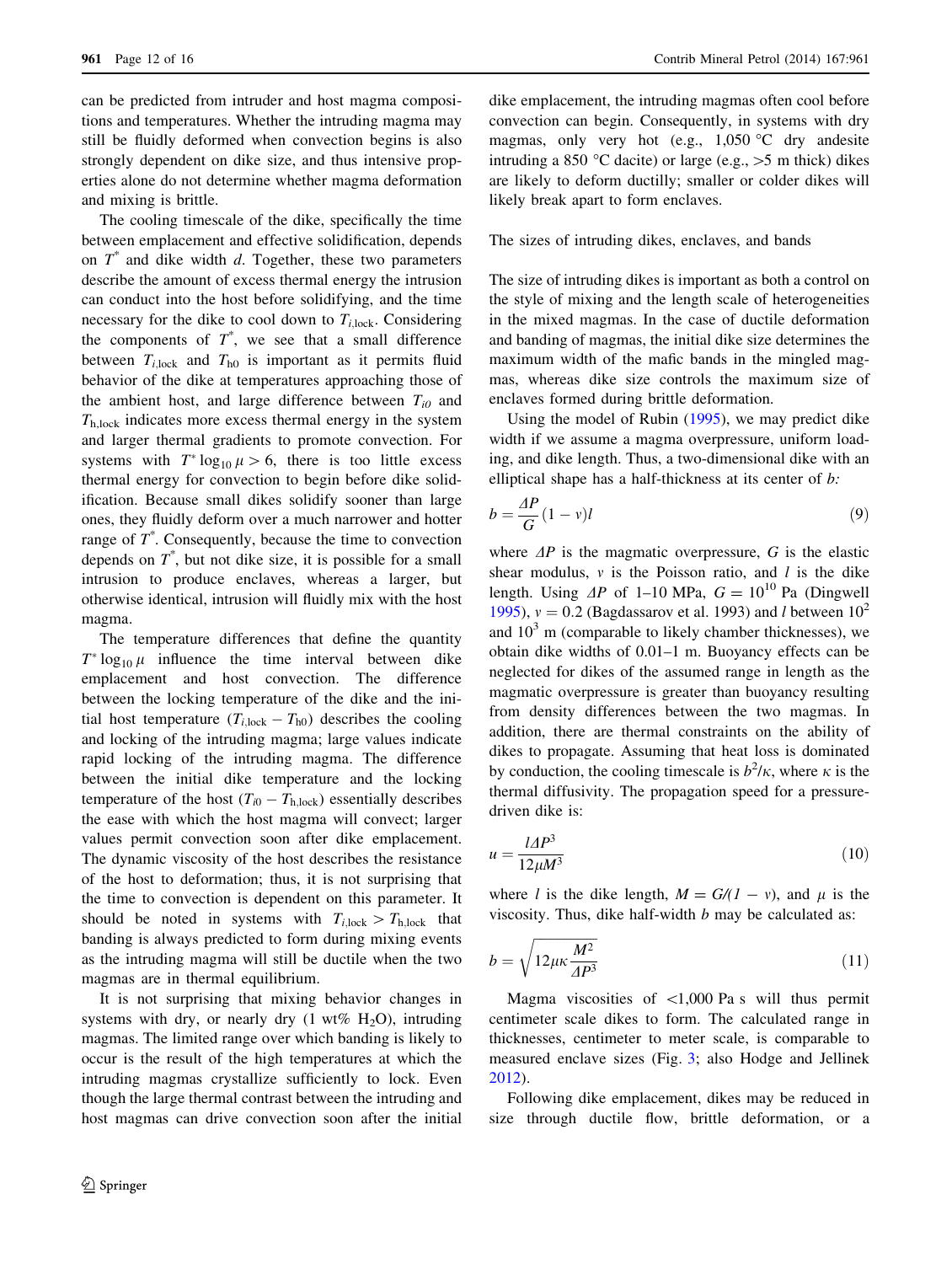combination of those two deformation modes. Ductile deformation will reduce the length scales of compositional heterogeneities through simple shear to thicknesses as small as that of individual phenocrysts. At those small scales, on the order of 1 mm, diffusive processes can effectively homogenize the two magmas within a period of years to decades. Strains on the order of  $10^{1}$ – $10^{3}$  are recorded by millimeter scale bands that presumably started as centimeter to meter scale dikes or compositional heterogeneities. During brittle deformation and dike dismemberment, dike size determines enclave size. The enclaves can be no larger than the initial dike, and their length scales will likely be controlled by the thickness of the solidified portion of the dike.

# Application of model to Lassen, Unzen, and Pinatubo

Based upon enclave sizes, we can make minimum estimates of the size of dikes that intruded the magma body feeding the 1915 Mount Lassen. The earliest lavas erupted in 1915 at Lassen contain mafic enclaves up to 0.5 m in diameter (Clynne [1999](#page-14-0)), suggesting either a small dike or the cooling margin of a larger dike; given that banded pumice erupted later in the eruption, we will consider the enclaves to represent the chilled margin of a larger dike. Conductive cooling of a 2-m-thick  $950$  °C andesite dike emplaced into an  $830 \degree C$  dacite suggests that the outer 0.5 m should chill to  $T_{i, \text{lock}}$  (880 °C) within about a week of emplacement and that convection and the formation of banding should also begin about a week after emplacement. Thus, the enclaves and banded pumice at Lassen can be explained by emplacement and subsequent deformation of meter scale or larger dikes (Fig. [7\)](#page-10-0).

Our model suggests that emplacement of meter scale dikes into a rhyodacite host magma can explain the abundant enclaves in the Chaos Crags lava domes. The enclaves are up to  $\sim$ 1 m in diameter and are frequently angular (Fig. [1](#page-2-0)). No banded pumice are present; thus, the enclaves may be the solidified and dismembered remnants of dikes. Or, if they are chilled margins of larger dikes that deformed ductilly, hybridization and homogenization were thorough enough that all banding was erased. Given the phenocryst networks in the Chaos Crags samples, we consider complete mixing unlikely, and thus, the enclaves likely record the emplacement and subsequent dismemberment of numerous meter scale or smaller dikes into the host magma.

Pinatubo, Unzen, and Shtuybel' thermobarometry and phase equilibria provide estimates of the magmatic conditions during the onset of mixing; consequently, we can calculate the parameter  $T^* \log_{10} \mu$  and estimate the sizes of the initial intrusions and the timing of mixing relative to eruption. For Unzen, we calculate  $T^* \log_{10} \mu$  of 2.2–2.8 (Venezky and Rutherford [1999\)](#page-15-0), suggesting the emplacement and subsequent dismemberment of meter scale or smaller dikes (Fig. [7\)](#page-10-0). For Pinatubo, we calculate  $T^* \log_{10} \mu$  of  $\sim 3.5$  (Rutherford and Devine [1996](#page-15-0); Pallister et al. [1996\)](#page-14-0), suggesting that the 1991 enclaves formed following the injection of basalt dikes with widths  $\langle 3 \rangle$  m into the host magma. We estimate  $T^* \log_{10} \mu$  of <1.5 for the Shtuybel' system (Andrews and Gardner, [2010](#page-13-0)), suggesting that the 1907 banded pumice recorded mixing that occurred very quickly (\1 day) after injection of basalt into the host dacite or rhyodacite magma.

Hybridization and the formation of banded pumice

Banded pumice are erupted less frequently than either eruptive products containing enclaves or texturally homogeneous hybrid magmas. This is particularly interesting when one considers the undoubtedly frequent occurrence of recharge events and magma mixing as evidenced by hybrid magmas and phenocryst textures (e.g., Gardner et al. [1995](#page-14-0); Pallister et al. [1996](#page-14-0); Venezky and Rutherford [1997](#page-15-0); Devine et al. [1998](#page-14-0); Clynne [1999](#page-14-0); Tepley et al. [1999,](#page-15-0) [2000;](#page-15-0) Coombs et al. [2000](#page-14-0), [2003](#page-14-0); Izbekov et al. [2004](#page-14-0); Humphreys et al. [2006;](#page-14-0) Andrews et al. [2008](#page-13-0); Waythomas et al. [2010](#page-15-0)). This leads to the question of why banded pumice uncommonly erupts. Our model provides several complementary explanations for this observation, particularly given the likely size of most dikes (smaller than 1 m). First, relatively dry magmas will have comparatively higher solidus temperatures and cool faster than wet intruding magmas, resulting in faster cooling and more likely solidification before host convection can begin; thus, intrusion by dry magmas will likely form enclaves. Second, although fluid mixing should be quite common when wet magmas interact and banding should be produced, hybridization will erase macroscopic evidence of mixing unless eruption and quenching occurs soon after injection.

Two lines of evidence suggest that mixing processes efficiently homogenize magmas mingled or banded at depth. First, intruder–host magma systems should frequently have  $T^* \log_{10} \mu < 2$ , for example, andesites with  $T = 1,000$  °C intruded into dacites with  $T = 850$  °C should undergo ductile mixing provided the initial dikes are  $>1$  m in width. Thermobarometry and analysis of phenocryst textures and melt inclusions suggests that the appropriate thermal-compositional conditions for ductile deformation occur during many recharge events have  $T^* \log_{10} \mu < 2$  (e.g., Venezky and Rutherford [1999](#page-15-0); Rutherford and Devine [1996;](#page-15-0) Andrews et al. [2008](#page-13-0)), and thus, fluid mixing of the two magmas can happen if the injecting dikes are large enough. For example, compositional zoning of plagioclase and amphibole phenocrysts suggests transient changes in temperature exceeding 100 °C at El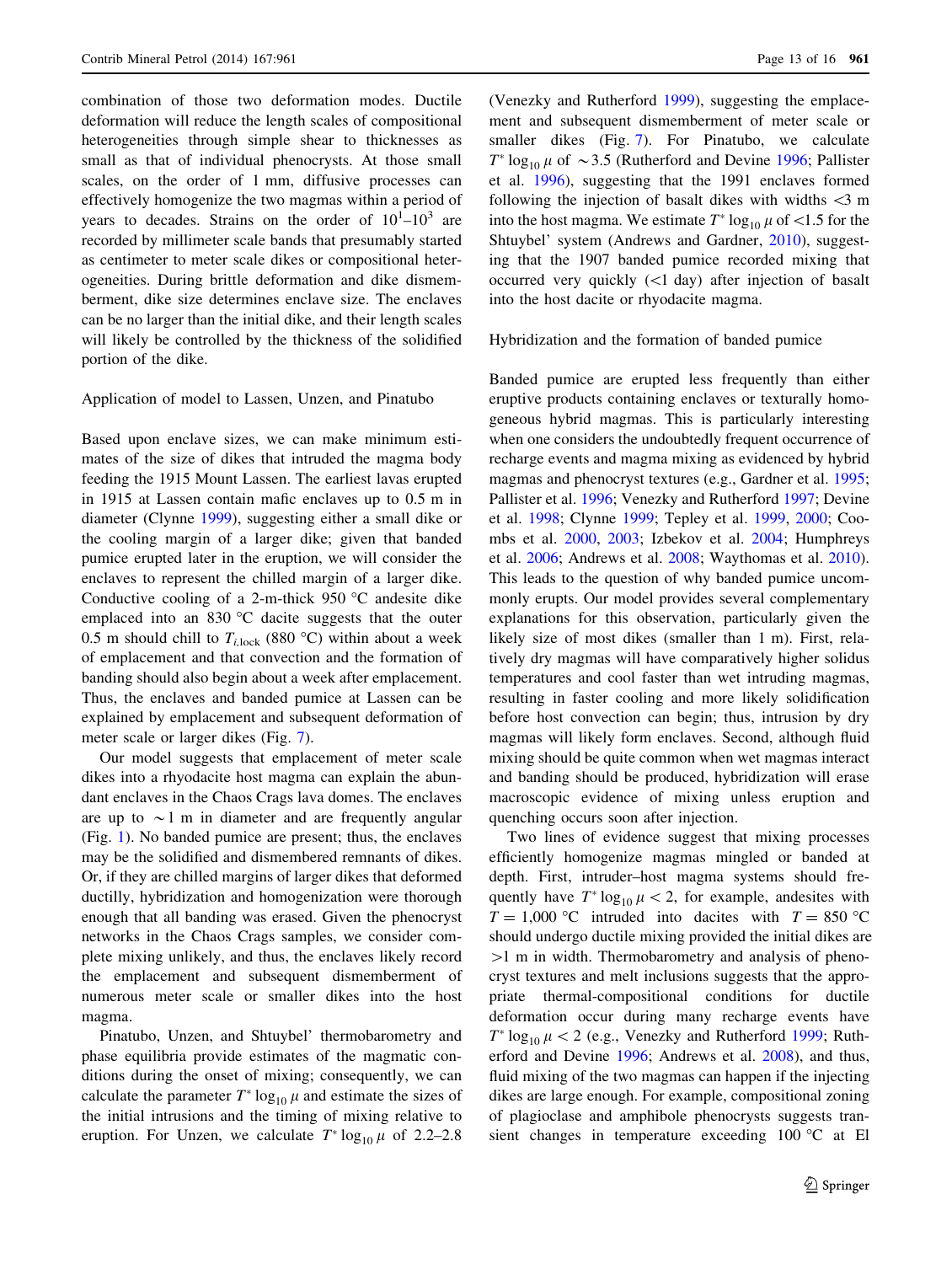<span id="page-13-0"></span>Chichón indicating the likelihood of  $T^* \log_{10} \mu < 2$ (Andrews et al. 2008). Second, hybrid magmas are commonly erupted at arc volcanoes. These magmas often show clear mixing trends between mafic and silicic end members, can sometimes comprise volumes  $>1$  km<sup>3</sup>, and are often homogenized such that no macroscopic evidence (e.g., enclaves or banding) exists to record mixing (e.g., Browne et al. 2006; Macias et al. [2003;](#page-14-0) Huber et al. [2009](#page-14-0)). In such magmas, isotopic and chemical zoning of phenocrysts may be the only evidence of mixing events (Tepley et al. [1999,](#page-15-0) [2000](#page-15-0); Browne et al. 2006; Andrews et al. 2008). To efficiently mix two magmas of different composition, particularly to produce large volumes of a hybrid magma, the two magmas must be intimately mingled so as to minimize the length scales over which different chemical species diffusively equilibrate. To achieve chemical equilibrium through purely diffusive transport over a distance of 10 m requires on the order of  $10^6$  years, whereas if the characteristic length scale is on the order of 1 mm, then equilibration can be achieved in  $\langle 10 \rangle$  years. It is thus reasonable to assume that efficient hybridization of magmas requires fluid or ductile mixing of the magmas at depth to shorten diffusive length scales (e.g., Petrelli et al. [2006](#page-15-0)), which typically requires five to ten overturns on the chamber (Huber et al. [2009](#page-14-0)). Banded pumice thus records incomplete and arrested mixing of two magmas (Blake and Campbell 1986; Turner and Campbell [1986](#page-15-0); Clynne [1999](#page-14-0)).

We propose that the initial mingling of magmas, and thus formation of banding, occurs at depth, although banding may continue to develop in the conduit. Fluid mixing of magmas or the disaggregation of enclaves by motion of the host magma (e.g., Ruprecht et al. [2012](#page-15-0)) is required for the dissemination of phenocrysts with very different zoning patterns, and thus histories, through large magma volumes. Considered in this manner, banding of magmas may be quite common at depth, but is only preserved when the incompletely mixed magmas erupt within at most a few years of the onset of mixing to quench and form pumice. Many hybrid magmas thus begin as fluidly mingled (i.e., ''banded'') magmas.

#### Summary

Magma mixing style is controlled by the development or destruction of crystal networks within intruding and host magmas. If the host magma begins to convect before the intruder solidifies, then ductile deformation will occur, otherwise dikes will dismember to form enclaves (Fig. [6](#page-9-0)). Intruding magmas that contain very little water are more likely to form enclaves as those magmas will develop crystal networks and behave as solids at much higher temperatures and sooner after intrusion than otherwise similar wet intruding magmas. Dike size affects mixing style as larger dikes stay above their locking temperatures for longer durations allowing more time for host convection to begin, while portions of the dike may still deform in a ductile manner. Convection of the host magma, and thus either formation of banding or dike dismemberment, likely begins weeks to months after the initial intrusion event given geologically reasonable host and intrusion temperatures and compositions. Banded pumice most likely records fluid mixing that has been arrested and quenched by eruption within weeks or months of intrusion.

Acknowledgments W. Degruyter and D. Parkinson provided helpful suggestions for distinguishing phenocrysts in XRCT data. Synchrotron beamtime was provided by the Advanced Light Source. Support for this project was provided through an NSF EAR-PF grant (EAR 0847366) to BJA and a UC Larsen Fund award to MM. Thoughtful reviews by Jon Blundy, Philipp Ruprecht, and an anonymous reviewer greatly improved this paper particularly with regard to comparison of MELTS calculations and experimental phase equilibria.

#### References

- Andrews BJ, Gardner JE (2010) Effects of caldera collapse on conduit dimensions and magma decompression rate: an example from the 1800 14C yr BP eruption of Ksudach Volcano, Kamchatka, Russia. J Volcanol Geotherm Res 198:205–216
- Andrews BJ, Gardner JE, Housh TB (2008) Repeated recharge, assimilation, and hybridization in magmas erupted at El Chichón as recorded by plagioclase and amphibole phenocrysts. J Volcanol Geotherm Res 175:415-426 El Chichón 25th Anniversary Special Issue
- Asimow PD, Ghiorso MS (1998) Algorithmic modifications extending MELTS to calculate subsolidus phase relations. Am Mineral 83:1127–1131
- Bacon C (1986) Magmatic inclusions in silicic and intermediate volcanic rocks. J Geophys Res 91:6091–6112
- Beard JS, Ragland PC, Crawford ML (2005) Reactive bulk assimilation: a model for crust-mantle mixing in silicic magmas. Geology 33(8):681–684
- Blake S, Campbell IH (1986) The dynamics of magma-mixing during flow in volcanic conduits. Contrib Mineral Petrol 94(1):72–81
- Blake S, Fink JH (2000) On the deformation and freezing of enclaves during magma mixing. J Volcanol Geotherm Res 95:1–8
- Blake S, Ivey GN (1986) Magma-mixing and the dynamics of withdrawal from stratified reservoirs. J Volcanol Geotherm Res 27:153–178
- Brophy JG (1991) Composition gaps, critical crystallinity, and fractional crystallization in orogenic (calc-alkaline) magmatic systems. Contrib Min Petrol 109:173–182
- Browne BL, Eichelberger JC, Patino LC, Vogel TA, Dehn J, Uto K, Hoshizumi H (2006) Generation of porphyritic and equigranular mafic enclaves during magma recharge events at Unzen Volcano, Japan. J Petrol 47:301–328
- Campbell IH, Turner JS (1986) The influence of viscosity in fountains in magma chambers. J Petrol 27(1):1–30
- Campbell IH, Turner JS (1989) Fountains in magma chambers. J Petrol 30:885–923
- Chappell BW (1996) Magma mixing and the production of compositional variations with granite suites: evidence from the granite of Southeastern Australia. J Petrol 37:449–470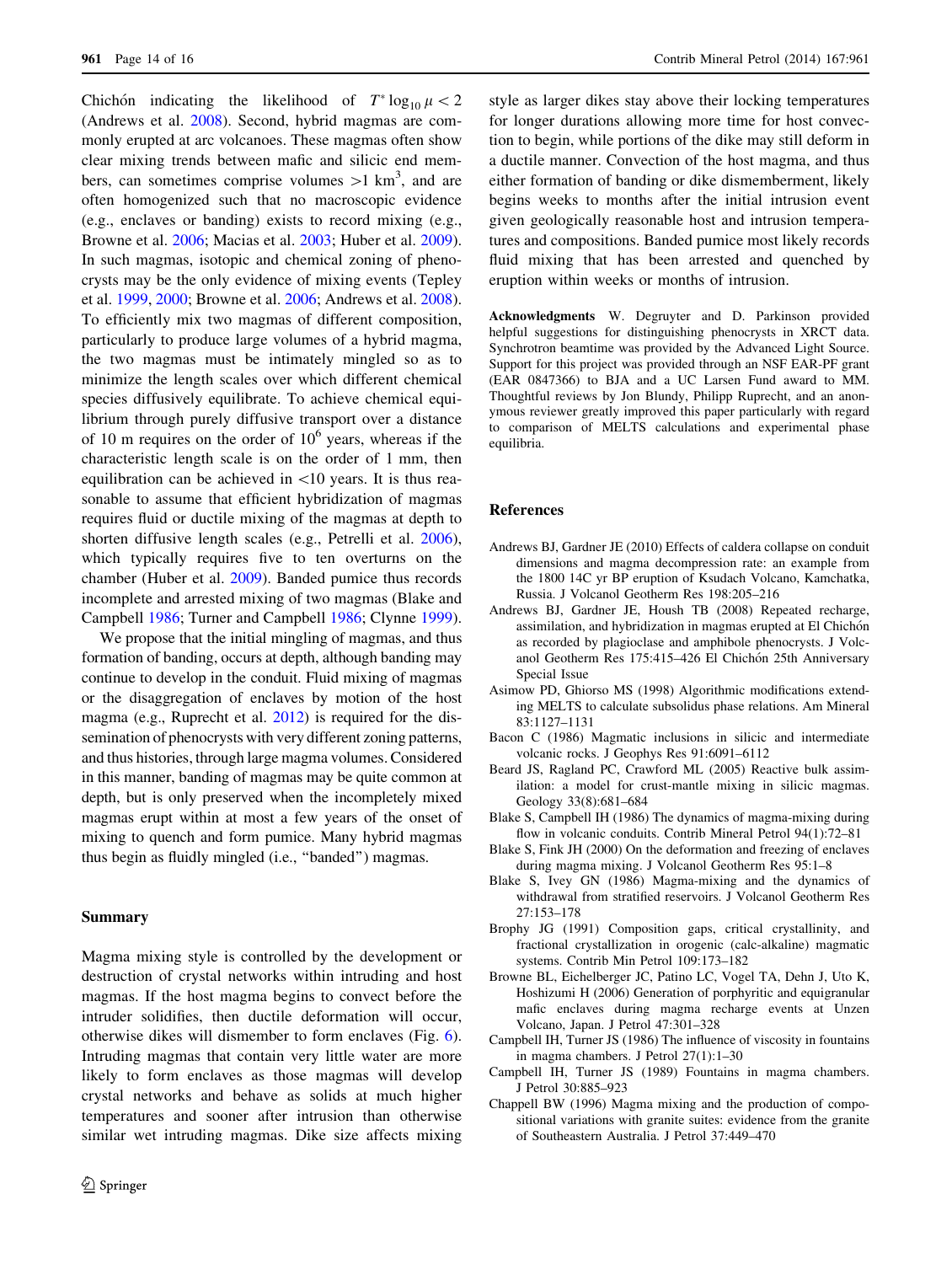- <span id="page-14-0"></span>Clynne MA (1999) A complex magma mixing origin for rocks erupted in 1915, Lassen Peak, California. J Petrol 40:105–132
- Clynne MA, Muffler LJP (2010) Geologic map of Lassen Volcanic National Park and vicinity, California. USGS Scientific Investigations Map 2899
- Collins WJ, Richards SR, Healy BE, Ellison PI (2001) Origin of heterogeneous mafic enclaves by two-stage hybridisation in magma conduits (dykes) below and in granitic-magma chambers. Special Paper Geol Soc Am 350:27–45
- Coombs ML, Eichelberger JC, Rutherford MJ (2000) Magma storage and mixing conditions for the 1953–1974 eruptions of Southwest Trident Volcano, Katmai National Park, Alaska. Contrib Min Petrol 140:99–118
- Coombs ML, Eichelberger JC, Rutherford MJ (2003) Experimental and textural constraints on mafic enclave formation in volcanic rocks. J Volcanol Geotherm Res 119:125–144
- Couch S, Sparks RSJ, Carroll MR (2003) The kinetics of degassinginduced crystallization at Soufriere Hills Volcano, Montserrat. J Petrol 44:1477–1502
- Czuppon G, Lukacs R, Harangi S, Mason PRD, Ntaflos T (2012) Mixing of crystal mushes and melts in the genesis of the Bogacs ignimbrite suite, northern Hungary; an integrated geochemical investigation of mineral phases and glasses. Lithos Oslo 148:71–85
- Davidson JP, Morgan DJ, Charlier BLA, Harlou R, Hora JM (2007) Microsampling and isotopic analysis of igneous rocks: implications for the study of magmatic systems. Ann Rev Earth Planet Sci 35:273–311
- Devine JD, Murphy MD, Rutherford MJ, Barclay J, Sparks RSJ, Carroll MR, Young SR, Gardner JE (1998) Petrologic evidence for pre-eruptive pressure-temperature conditions, and recent reheating, of andesitic magma erupting at the Soufriere Hills volcano, Montserrat, W.I. Geophys Res Lett 25:3669–3672
- Dingwell DB (1995) Relaxation in silicate melts; some applications. Rev Mineral 32:21–66
- Eichelberger JC (1980) Vesiculation of mafic magma during replenishment of silicic reservoirs. Nat Lond 288:446–450
- Folch A, Marti J (1998) The generation of overpressure in felsic magma chambers by replenishment. Earth Planet Sci Lett 163:301–314
- Freundt A, Tait S (1986) The entrainment of high-viscosity magma into low-viscosity magma in eruption conduits. Bull Volcanol 48:325–339
- Gardner JE, Rutherford M, Carey S, Sigurdsson H (1995) Experimental constraints on pre-eruptive water contents and changing magma storage prior to explosive eruptions of Mount St Helens Volcano. Bull Volcanol 57:1–17
- Ghiorso MS, Sack RO (1995) Chemical mass transfer in magmatic processes. IV. A revised and internally consistent thermodynamic model for the interpolation and extrapolation of liquidsolid equilibria in magmatic systems at elevated temperatures and pressures. Contrib Miner Petrol 119:197–212
- Giordano D, Russell JK, Dingwell DB (2008) Viscosity of magmatic liquids; a model. Earth Planet Sci Lett 271:123–134
- Gudmundsson A (2012) Magma chambers: Formation, local stresses, excess pressures, and compartments. J Volcanol Geotherm Res 237–238:19–41
- Hodge K, Jellinek AM (2012) Linking enclave formation to magma rheology. J Geophys Res 117, B10208. doi[:10.1029/](http://dx.doi.org/10.1029/2012JB009393) [2012JB009393](http://dx.doi.org/10.1029/2012JB009393)
- Hodge KF, Carazzo G, Jellinek AM (2012a) Experimental constraints on the deformation and breakup of injected magma. Earth Planet Sci Lett 325–326:52–62
- Hodge KF, Carazzo G, Montague X, Jellinek AM (2012b) Magmatic structures in the Tuolumne Intrusive Suite, California: a new model for the formation and deformation of ladder dikes. Contrib Min Petrol 164:587–600
- Holtz F, Sato H, Lewis J, Behrens H, Nakada S (2005) Experimental petrology of the 1991–1995 Unzen dacite, Japan. Part I: phase relations, phase composition and pre-eruptive conditions. J Petrol 46(2):319–337
- Hoover S, Cashman KV, Manga M (2001) The yield strength of subliquidus basalts—experimental results. J Volcanol Geotherm Res 107:1–18
- Huber C, Bachmann O, Manga M (2009) Homogenization processes in silicic magma chambers by stirring and mushification (latent heat buffering). Earth Planet Sci Lett 283:38–47
- Huber C, Bachmann O, Dufek J (2011) Thermo-mechanical reactivation of locked crystal mushes: melting-induced fracturing and assimilation processes in magmas. Earth Planet Sci Lett 304:443–454
- Huber C, Bachmann O, Dufek J (2012) Crystal-poor versus crystalrich ignimbrites: a competition between stirring and reactivation. Geology 40:115–118. doi:[10.1130/G32425.1](http://dx.doi.org/10.1130/G32425.1)
- Humphreys MC, Sparks RSJ, Blundy JD (2006) Magma evolution and open-system processes at Shiveluch Volcano: insights from phenocryst zoning. J Petrol 47:2303–2334
- Izbekov P, Gardner JE, Andrews B, Ponomareva VV, Melekestsev IV (2003) Petrology of Holocene caldera-forming eruptions at Ksudach, Kamchatka. Eos Trans AGU 84, Fall Meet Suppl Abstract V42B-0347
- Izbekov PE, Eichelberger JC, Ivanov BV (2004) The 1996 eruption of Karymsky Volcano, Kamchatka: historical record of basaltic replenishment of an andesite reservoir. J Petrol 45:2325–2345. doi[:10.1093/petrology/egh059](http://dx.doi.org/10.1093/petrology/egh059)
- Jellinek AM, Kerr RC, Griffiths RW (1999) Mixing and compositional stratification produced by natural convection. Part 1. The experiments and their application to Earth's core and mantle. J Geophys Res 104:7183–7202
- Koyaguchi T (1985) Magma mixing in a volcanic conduit. J Volcanol Geotherm Res 25:365–369
- Koyaguchi T (1986) Evidence for two-stage mixing in magmatic inclusions and rhyolitic lava domes on Niijima Island, Japan. J Volcanol Geotherm Res 29:71–98
- Koyaguchi T, Blake S (1989) The dynamics of magma mixing in a rising magma batch. Bull Volcanol 52:127–137
- Macias JL, Sheridan MF (1995) Products of the 1907 eruption of Shtyubel' Volcano, Ksudach Caldera, Kamchatka, Russia. Geol Soc Am Bull 107:969–986
- Macias JL, Arce JL, Mora JC, Espindola JM, Saucedo R, Manetti P (2003) A 550-year-old Plinian eruption at El Chichón Volcano, Chiapas, Mexico; explosive volcanism linked to reheating of the magma reservoir. J Geophys Res 108:B12
- Martin VM, Pyle DM, Holness MB (2006) The role of crystal frameworks in the preservation of enclaves during magma mixing. Earth Planet Sci Lett 57(248):787–799
- Mori JJ, Eberhart-Phillips D, Harlow DH (1996) Three-dimensional velocity structure at Mount Pinatubo; resolving magma bodies and earthquake hypocenters. In: Newhall CG, Punongbayan RS (eds) Fire and mud: eruptions and lahars of Mount Pinatubo, Philippines. PHIVOLCS, Quezon City, Philippines and University Washington Press, Seattle, WA, pp 371–382
- Nakamura M (1995) Continuous mixing of crystal mush and replenished magma in the ongoing Unzen eruption. Geology 23:807–810
- Pallister JS, Hoblitt RP, Meeker GP, Knight RJ, Siems DF (1996) Magma mixing at Mount Pinatubo: petrographic and chemical evidence from the 1991 deposits. In: Newhall CG, Punongbayan RS (eds) Fire and mud: eruptions and lahars of Mount Pinatubo, Philippines. PHIVOLCS, Quezon City, Philippines and University Washington Press, Seattle, WA, pp 687–731
- Pallister JS, Thornber CR, Cashman KV, Clynne MA, Lowers HA, Mandeville CW, Brownfield IK, Meeker GP (2008) Petrology of